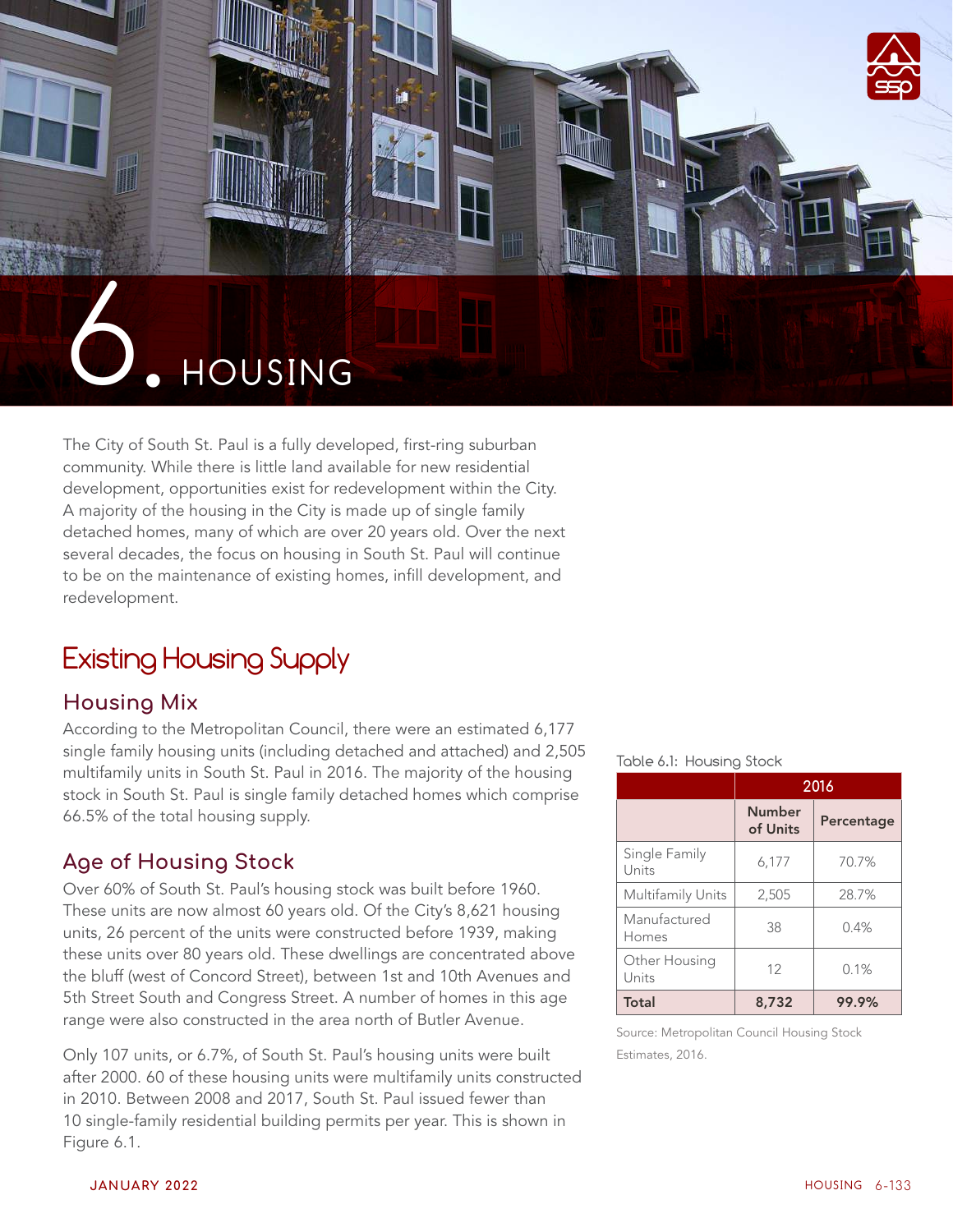

### New Housing Units Permitted by South St. Paul

Source: Metropolitan Council Residential Building Permit Survey.

| Year            | <b>Number</b><br>оf<br><b>Houses</b> | % Housing<br>Stock |
|-----------------|--------------------------------------|--------------------|
| 2014 or later   | 12                                   | 0.14%              |
| 2010-2013       | 95                                   | 1.10%              |
| 2000-2009       | 474                                  | 5.50%              |
| 1990-1999       | 350                                  | 4.06%              |
| 1980-1989       | 324                                  | 3.76%              |
| 1970-1979       | 978                                  | 11.34%             |
| 1960-1969       | 1,180                                | 13.69%             |
| 1950-1959       | 2,267                                | 26.30%             |
| 1940-1949       | 737                                  | 8.55%              |
| 1939 or earlier | 2,204                                | 25.57%             |
| Total           | 8,621                                | 100.01%            |

Table 6.2: Housing Age

Source: American Community Survey 2012-2016.

#### Table 6.3: Tenure in 2016

|                    | # of Units | % Units |
|--------------------|------------|---------|
| Ownership<br>Units | 5.796      | 66.4%   |
| Rental Units       | 2,936      | 33.6%   |
| Total              | 8,732      | 100%    |

Source: Metropolitan Council Existing Housing Assessment 2018.

Because so much of the housing stock is over 20 years old and because the community is completely built out, making it more difficult to build new residential units, it is of critical importance to ensure the community has the available resources for residents to maintain their homes. The maintenance of existing housing stock has been an ongoing issue for South St. Paul and will continue to be a major focus for the City through 2040. Table 6.2 illustrates the breakdown of housing by age.

## **Housing Tenure**

According to 2016 data from the Metropolitan Council, owner-occupied homes made up 66.4% of the total amount of housing units in the City, leaving 33.6% for rental housing.

Apartment rental units in South St. Paul are in short supply, totaling only 690 units in 2016, as identified in Table 6.4. The overall rental vacancy rate for South St. Paul in 2016 was 3.19%. This means that in 2016, at the time of the survey, there were only 22 vacant apartment units in South St. Paul. This inflexibility in the rental market shows the need for more rental units of all types in the City. This trend is reflected in Table 6.5, which shows that rentals are even more rare and expensive in Dakota County as a total. As the City focuses on growth of employment centers such as industrial, business parks, retail, and services, the need for a more flexible rental market and affordable workforce housing will be needed.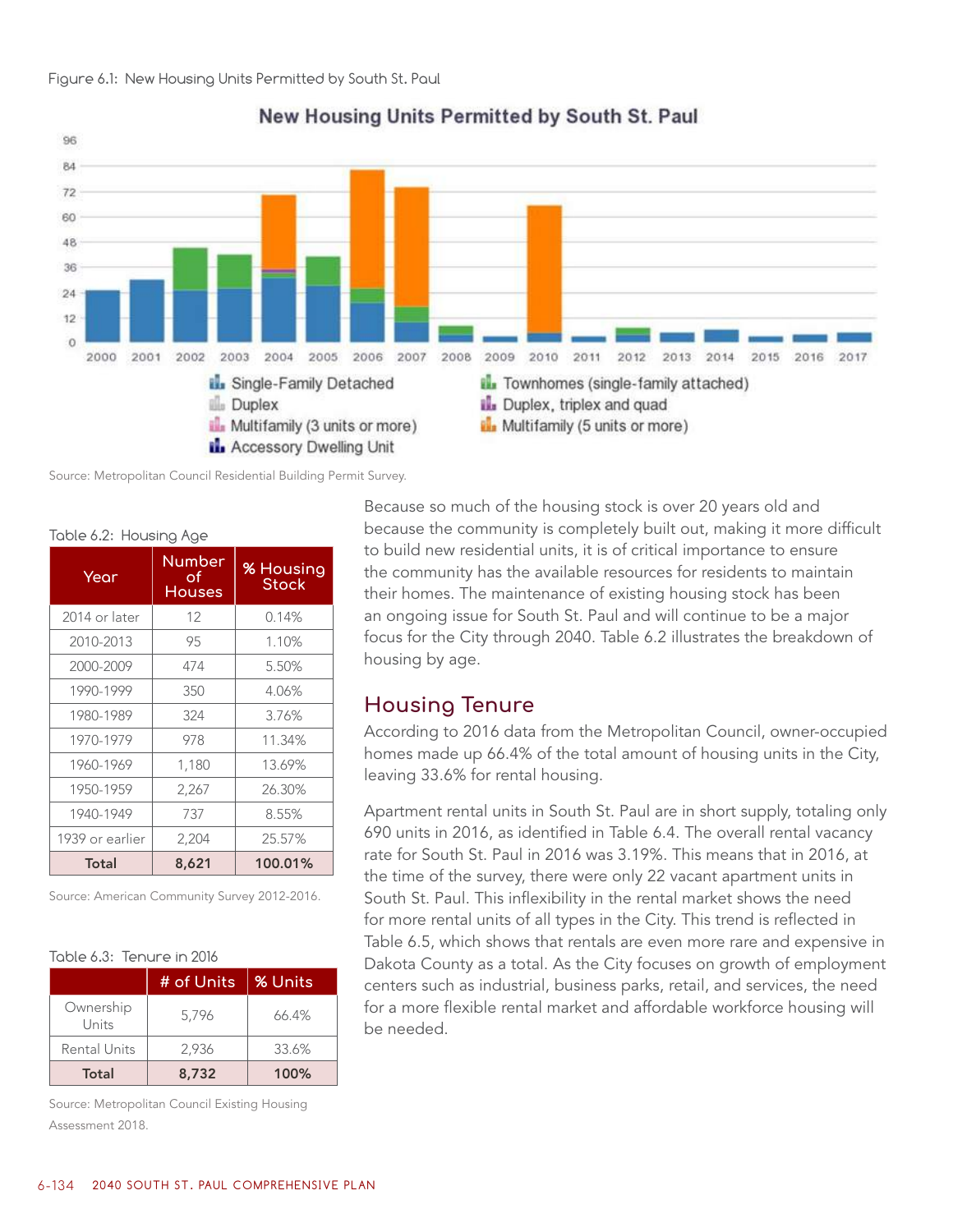#### Table 6.4: Summary of South St. Paul's Rental Data, 2016

|              | 0 <sub>BR</sub> | 1 <sub>BR</sub> | 2 BR     | 3 BR       | Totals   |
|--------------|-----------------|-----------------|----------|------------|----------|
| # of Units   | 35              | 274             | 349      | 32         | 690      |
| % of Market  | 5.07%           | 39.71%          | 50.58%   | 4.64%      | 100.00%  |
| Average Rent | \$605.56        | \$765.19        | \$954.48 | \$1,376.65 | \$925.47 |
| # of Vacancy | $\mathcal{P}$   | 8               | 9        | 3          | 22       |
| Vacancy Rate | 5.71%           | 2.92%           | 2.58%    | 9.38%      | 3.19%    |

Source: Dakota County CDA - 2016 Rental Housing Survey.

#### Table 6.5: Summary of Dakota County Rental Data, 2016

|              | 0 <sub>BR</sub> | 1 <sub>BR</sub> | 2 BR       | 3 BR       | <b>Totals</b> |
|--------------|-----------------|-----------------|------------|------------|---------------|
| # of Units   | 546             | 7.798           | 10,659     | 1,713      | 20,716        |
| % of Market  | 2.64%           | 37.64%          | 51.45%     | 8.27%      | 100.00%       |
| Average Rent | \$702.98        | \$915.87        | \$1,185.47 | \$1,527.34 | \$1,082.67    |
| # of Vacancy | 15              | 125             | 219        | 89         | 448           |
| Vacancy Rate | 2.75%           | 1.60%           | 2.05%      | 5.20%      | 2.16%         |

Source: Dakota County CDA - 2016 Rental Housing Survey.

# **Cost of Housing**

The cost of housing is typically the most significant expense in a household's budget. According to the American Community Survey, in South St. Paul, the median value for an owner-occupied home in 2016 was \$160,800 and the median household income was \$54,777. The median gross monthly rent in 2016 dollars was \$850.

#### **Market Value**

According to the 2016 ACS, 68.1% of owner-occupied housing units in South St. Paul are valued between \$100,000 and \$200,000. Figure 6.2 represents 2016 estimated market values for owner-occupied housing units as presented by the Metropolitan Council. As seen in the graphic, a number of owner-occupied homes in South St. Paul are \$243,500 or less in value, which is considered the "affordable" threshold for owneroccupied homes. Many of these units are those that are considered "Naturally Occurring Affordable Housing" or NOAH. NOAH are marketrate units, typically older homes on small lots, that are affordable to moderate income (80% AMI) households. These units are found throughout South St. Paul.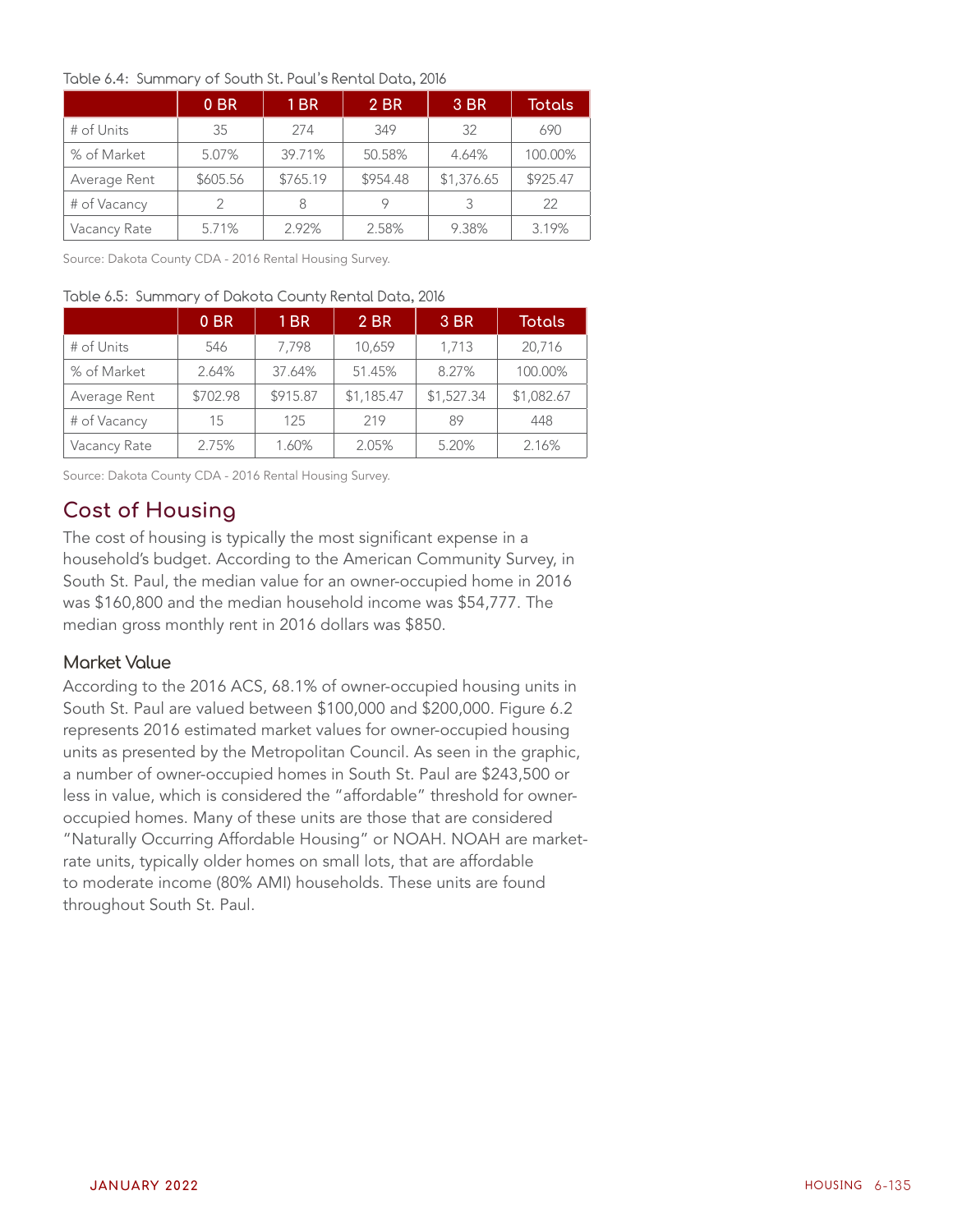# **Owner-Occupied Housing by Estimated Market Value**





Lakes and Rivers

\$243,501 to \$350,000 \$350,001 to \$450,000 Over \$450,000

2016 estimated market values for taxes payable in 2017.

METROPOLITAN

Note: Estimated Market Value includes only homesteaded units with a building on the parcel.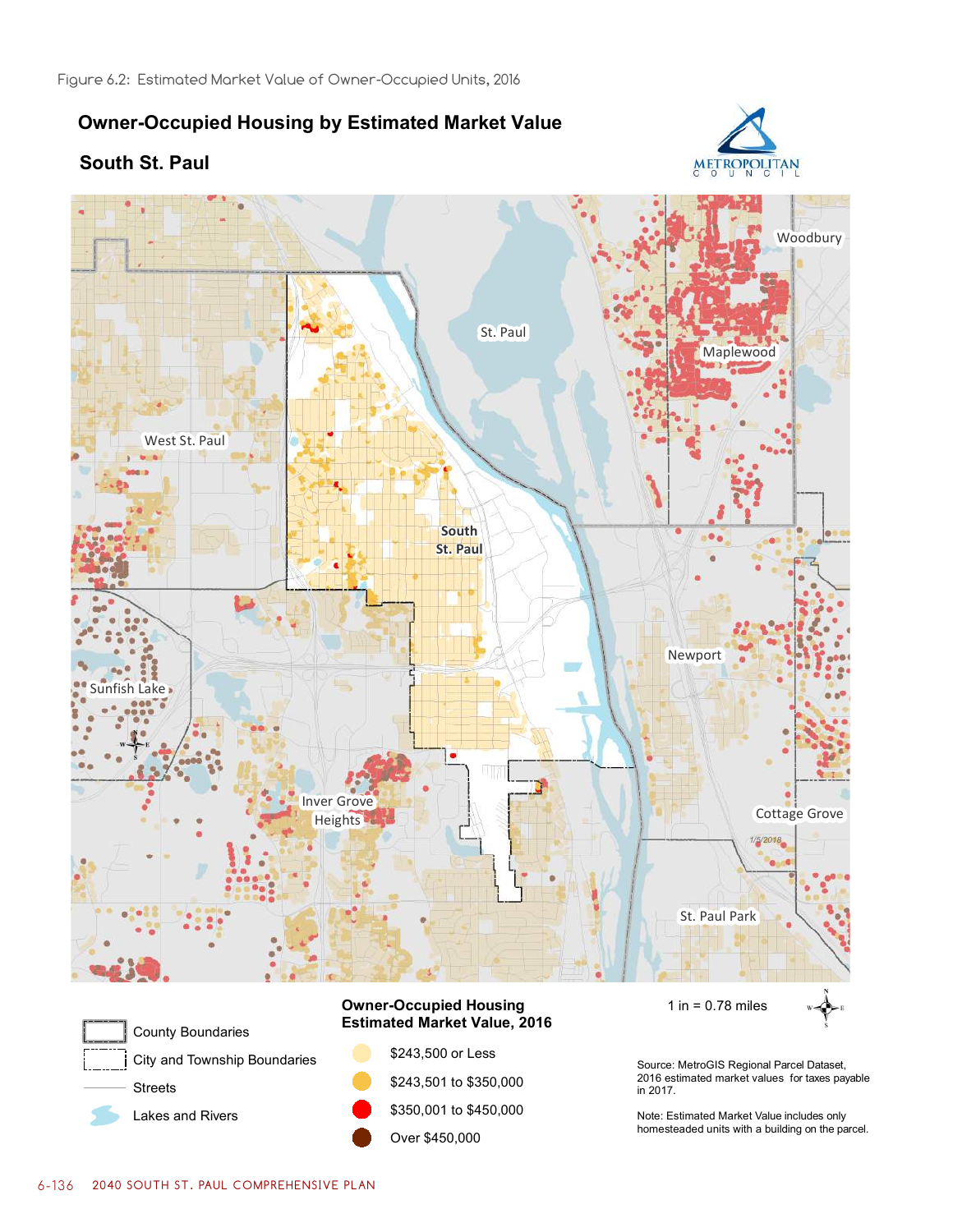### **Housing Cost Burden**

The cost of housing is typically the most significant expense in a household's budget. A residence is considered "affordable" when 30% or less of the household's gross income is spent on housing. If a household spends more than 30% of their gross income on housing, it is experiencing a "Housing Cost Burden." According to the Metropolitan Council, South St. Paul has the following breakdown of households experiencing housing cost burden, as seen in Table 6.6.

Another important aspect when looking at housing costs is the total number of households that are cost burdened, and what their tenure looks like. As seen in Table 6.7, 33% of all households in South St. Paul are housing cost burdened, according to the American Community Survey. This percentage rises significantly when looking at just renters. 53% of rental households in South St. Paul experience a housing cost burden; this trend is not unique to South St. Paul, as reflected in the table, however, tools should be looked at to decrease housing burden for renters.

|                               | # of Households | <b>% of Households</b> |
|-------------------------------|-----------------|------------------------|
| Income at or below 30% of AMI | 983             | 11.77%                 |
| Income 31% to 50% of AMI      | 746             | 8.93%                  |
| Income 51% to 80% of AMI      | 481             | 8.76%                  |
| Subtotal at or below 80% AMI  | 2.210           | 26.46%                 |
| <b>Total Households</b>       | 8,351           | 100%                   |

#### Table 6.6: Housing Cost Burdened Households, 2016

Source: Metropolitan Council Local Planning Handbook, 2016.

#### Table 6.7: Percent of Households Spending 30% or More on Housing Costs, 2016

|                        | Renter<br>Occupied | Owner<br>Occupied | All Households |
|------------------------|--------------------|-------------------|----------------|
| South St. Paul         | 53%                | 23%               | 33%            |
| Dakota County          | 46%                | 21%               | 27%            |
| <b>TC Metro Region</b> | 49%                | 22%               | 31%            |

Source: American Community Survey 2012-2016.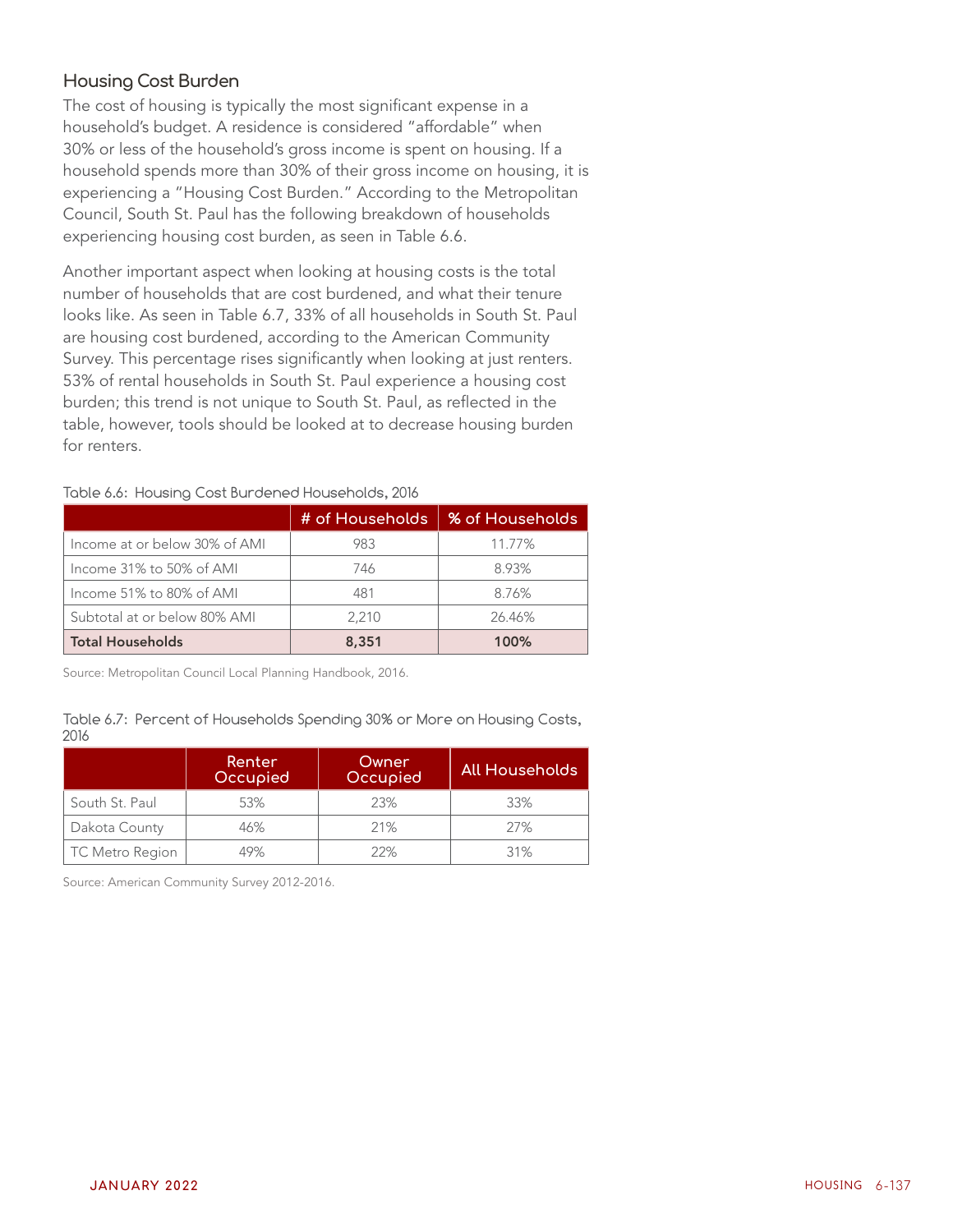Table 6.8: Affordability of Units to Different Income Levels

|                                       | Units<br>Affordable<br>to<br><b>Households</b> | % of<br>Total<br><b>Housing</b><br>Units |
|---------------------------------------|------------------------------------------------|------------------------------------------|
| Income at<br>or below<br>30% of AMI   | 730                                            | 8.36%                                    |
| Income 31%<br>to 50% of<br><b>AMI</b> | 2,666                                          | 30.53%                                   |
| Income 51%<br>to 80% of<br><b>AMI</b> | 4,829                                          | 55.30%                                   |
| Total<br><b>Housing</b><br>Units      | 8,732                                          | 100.00%                                  |

Source: Metropolitan Council Local Planning Handbook, 2016.

## **Unit Affordability**

As seen in Table 6.8, the City has a limited number of housing units that are considered affordable to very low income households (those households with 30% or less of the Area Median Income [AMI]). Very low income households are the most difficult to find units that are affordable, as they often require public subsidy to house at an affordable threshold. There are a fair number of homes considered to be in the affordable range for low income households (31% to 50% AMI) and moderate income households (51% to 80% AMI).

### **Publicly Subsidized Housing**

Table 6.9 shows the number of publicly subsidized units currently located in South St. Paul.

Table 6.9: Publicly Subsidized Units

| <b>All Publicly</b><br>Subsidized<br>Units | <b>Publicly</b><br>Subsidized<br><b>Senior Units</b> | Publicly<br><b>Subsidized Units</b><br>for People with<br><b>Disabilities</b> | Publicly<br><b>Subsidized Units:</b><br>All Others |
|--------------------------------------------|------------------------------------------------------|-------------------------------------------------------------------------------|----------------------------------------------------|
| 518                                        | 40                                                   |                                                                               | 478                                                |

Source: Metropolitan Council Local Planning Handbook, 2016.

# Housing Needs Assessment

# **Current Housing Needs**

Through community engagement and analysis of current housing trends, the City has identified the following needs related to housing for South St. Paul:

- » Need for maintenance and improvement of existing housing stock - With its aging housing stock, it is important that the City supports maintenance and reinvestment efforts. This can be particularly important given South St. Paul's numerous neighborhoods of naturally occurring affordable housing.
- » Need for a variety of housing types the City has predominantly single-family residential or larger multi-family complexes. There is a need for more twinhomes and townhomes, as well as for senior housing options.
- » Need for affordable housing While South St. Paul is more affordable than some surrounding communities, almost 33% of households still experience housing cost burdens. The City needs to continue to support and partner on affordable projects. The diversification of options to appeal to seniors, like associationmaintained townhomes and senior living options, may also help as it may open up naturally occurring, single-family affordable housing.

These issues are the primary concerns facing South St. Paul today and will be the primary focus of goals and policies for the future of housing in South St. Paul.



#### Aspects of Sustainability:

» Land Use/Buildings

» Maintenance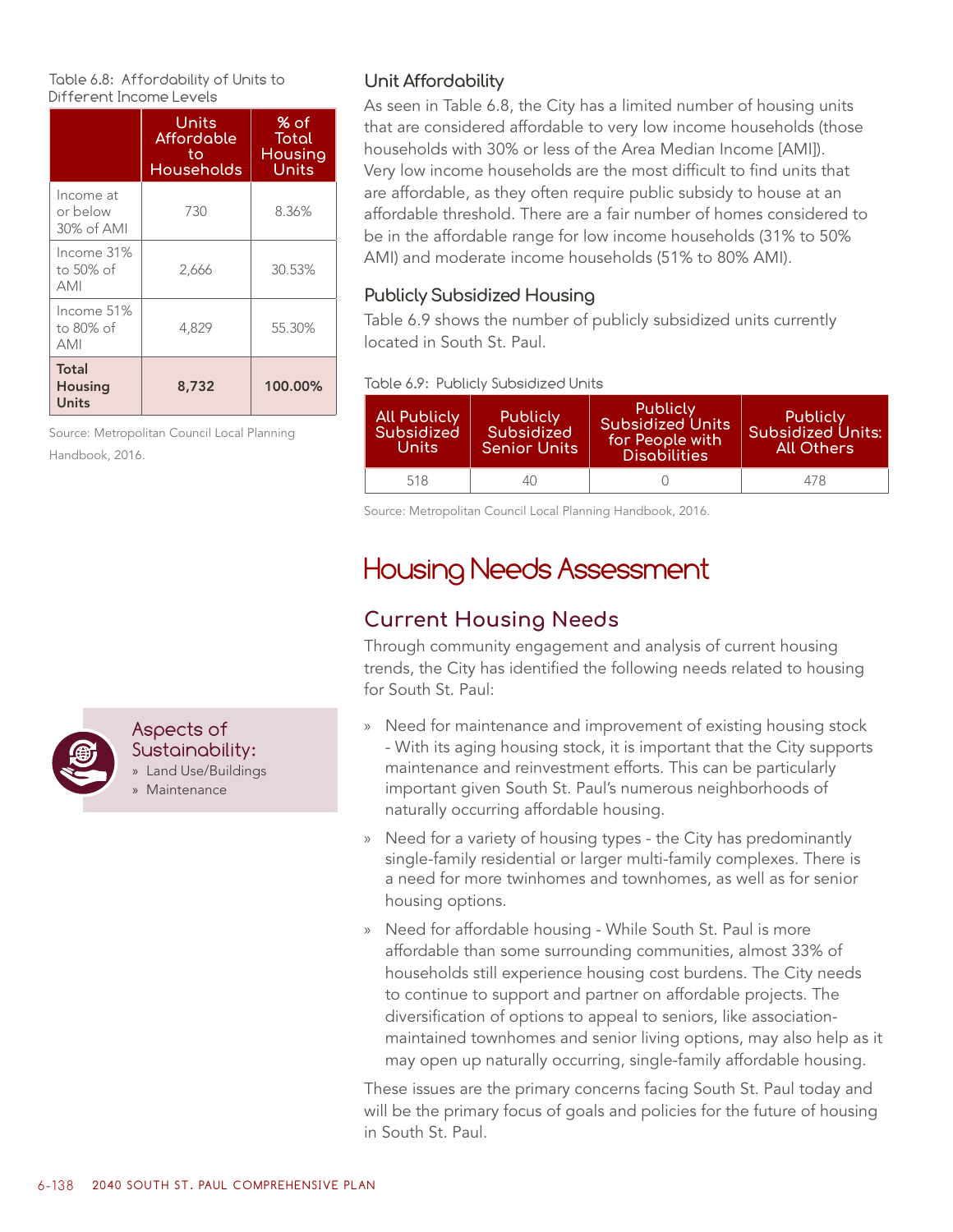# **Anticipated Housing Needs**

Future housing needs reflect those of a mature community. South St. Paul's housing stock has reached an age at which maintenance of existing homes becomes critical to the vitality of housing and neighborhood stabilization. The primary housing need in South St. Paul is making sure homes and neighborhoods are maintained as they age.

### **Projections**

The Metropolitan Council has projected population and household growth for the City of South St. Paul. The Metropolitan Council estimates an additional 1,277 housing units will be added between the years 2010 to 2040. The estimated total number of households in 2040 is 9,400. Between 2010 and 2040 it is expected that the number of people per household will decrease slightly from 2.46 in 2010 to 2.32 in 2040.

## **Affordable Housing Allocation**

Through its regional planning efforts, the Metropolitan Council has prioritized housing affordability in the Thrive MSP 2040 Regional Policy. The Metropolitan Council determined the allocation of affordable housing needed to meet the rising need of affordable housing across the Twin Cities metropolitan region. Housing is considered "affordable" when no more than 30% of household income goes to housing. As such, households with different income levels have different thresholds of "affordable," as seen in Table 6.10.

| <b>Household Size</b> | 30% AMI* | <b>50% AMI</b> | <b>80% AMI</b> |
|-----------------------|----------|----------------|----------------|
| One-person            | \$18,050 | \$30,050       | \$46,000       |
| Two-person            | \$20,600 | \$34,350       | \$52,600       |
| Three-person          | \$23,200 | \$38,650       | \$59,150       |
| Four-person           | \$25,750 | \$42,900       | \$65,700       |
| Five-person           | \$28,440 | \$46,350       | \$71,000       |
| Six-person            | \$32,580 | \$49,800       | \$76,250       |
| Seven-person          | \$36,730 | \$53,200       | \$81,500       |
| Eight-person          | \$40,890 | \$56,650       | \$86,750       |
| *Area Median Income   |          |                |                |

Table 6.10: Twin Cities Metropolitan Regional Household Income Levels, 2015

Source: Metropolitan Council Local Planning Handbook, 2016.

# Housing Variety:

In order to meet the housing needs of a diverse population, the City's housing stock should include a variety of housing types, including single-family, multifamily, and senior housing units. The City utilizes several programs and tools (see Housing Implementation Tools section) that assist in the development and maintenance of single-family and multi-family housing throughout the City. The City supports Dakota County's Senior Housing Program which has created three senior housing developments in South St. Paul.



Single-Family Home, New Construction - 1st Ave S



Wakota on 4th Multifamily Building



Senior housing building at 15th and Thompson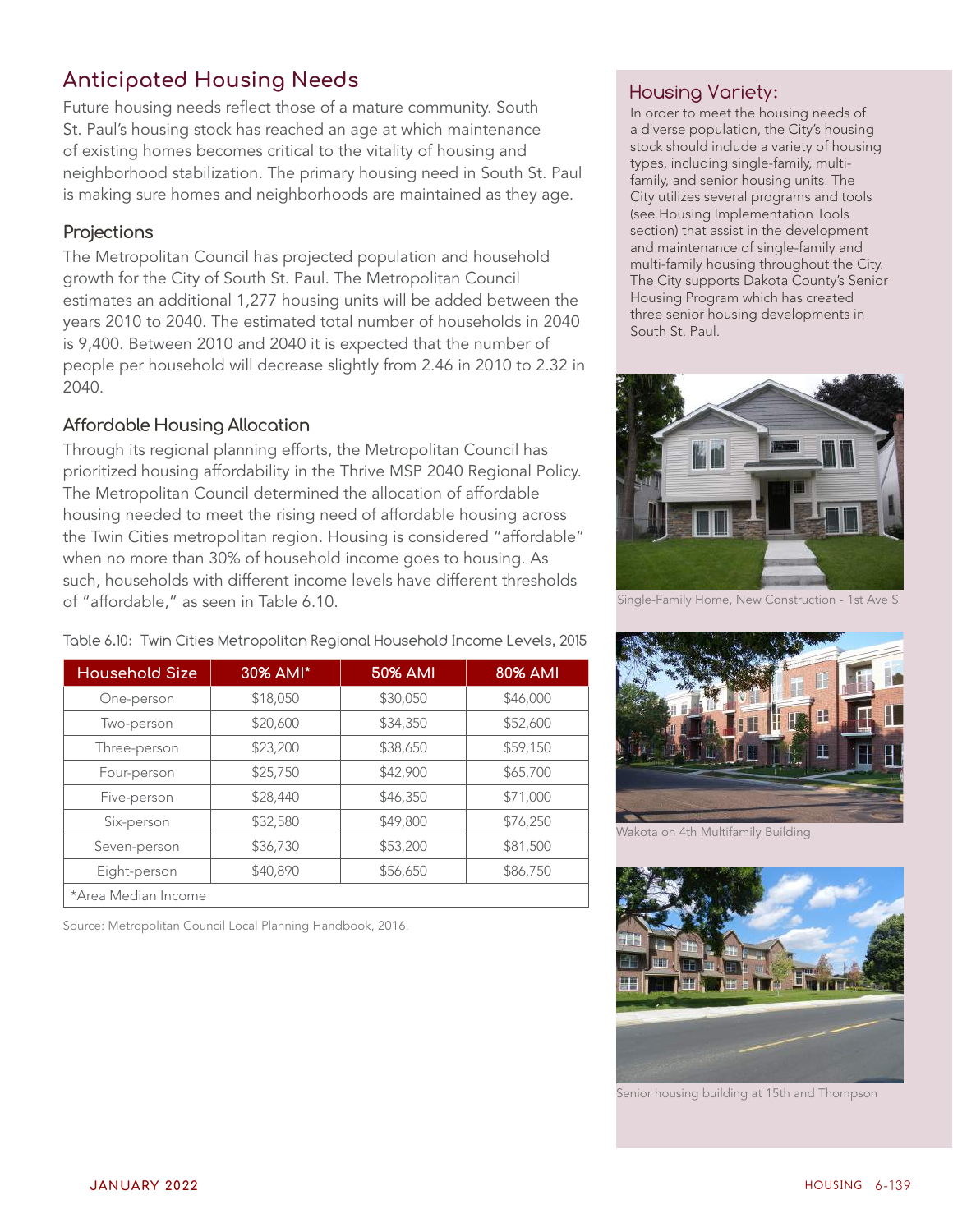Figure 6.3: Percentage of Income Needed for Housing in the Twin Cities Metropolitan Area

## Assembly Worker | Median Salary: \$34,640

Grounds Keeper | Median Salary: \$27,602



Can Afford Monthly Housing Costs of: \$855 % of income required to:

Rent a 2-Bedroom Apartment

Own a House

## Child Care Worker | Median Salary: \$23,587



## Restaurant Cook | Median Salary: \$24,690



## Security Guard | Median Salary: \$28,350



Can Afford Monthly Housing Costs of: \$709 % of income required to: Rent a 2-Bedroom Apartment 47% Own a House  $63%$ 

# Maid/Housekeeper | Median Salary: \$21,778



Can Afford Monthly Housing Costs of: \$544 % of income required to: Rent a 2-Bedroom Apartment

Own a House

## Nursing Assistant | Median Salary: \$29,931



Can Afford Monthly Housing Costs of: \$748 % of income required to: Rent a 2-Bedroom Apartment 44% Own a House 60% **60%** 

Source: Family Housing Fund *"Working Doesn't Always Pay for a Home".* Updated July 2015



Can Afford Monthly Housing Costs of: \$617 % of income required to: Rent a 2-Bedroom Apartment  $54%$ Own a House 73%

# School Bus Driver | Median Salary: \$33,987



# Salesperson | Median Salary: \$21,424



## Receptionist | Median Salary: \$29,910

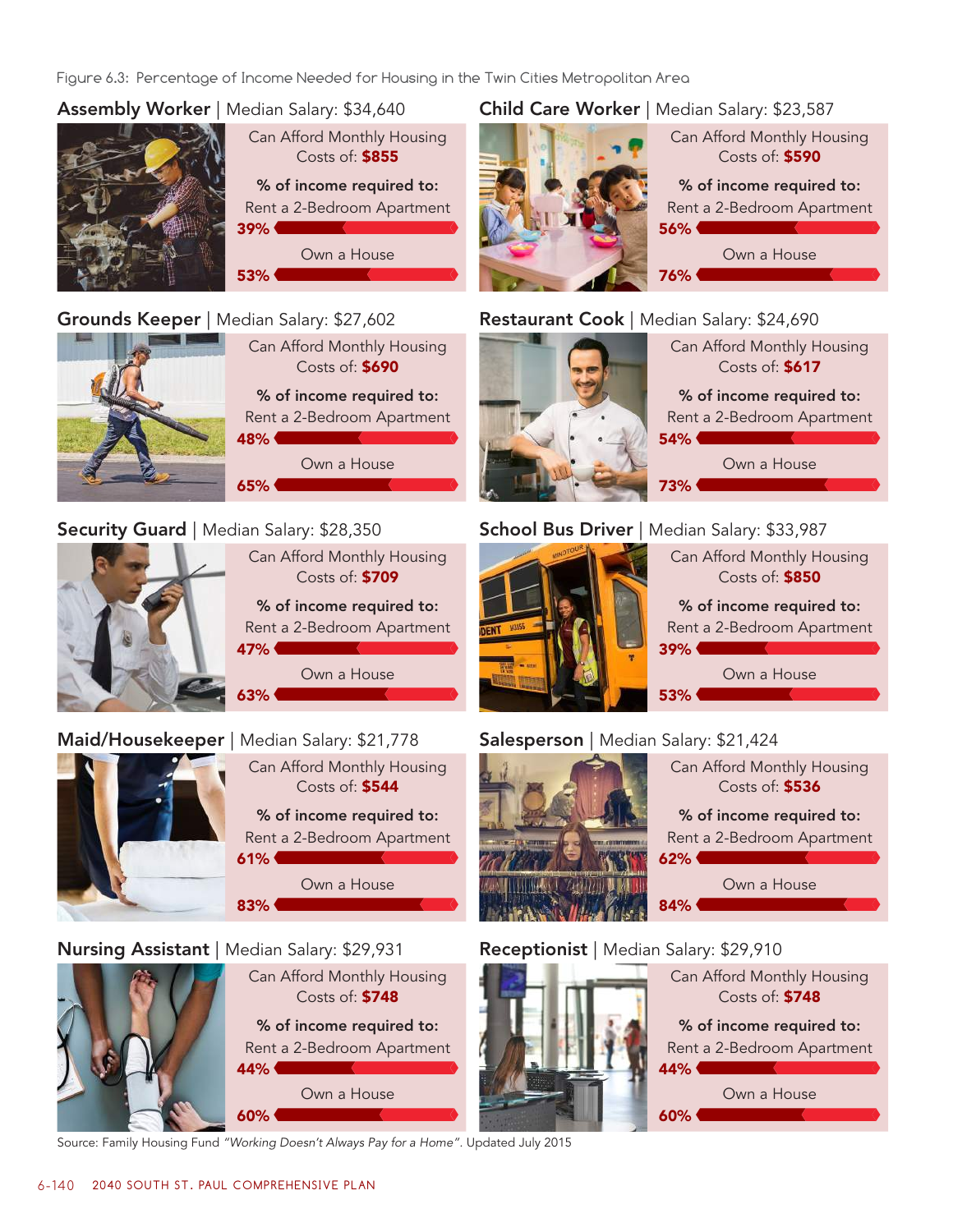The Metropolitan Council has selected the four-person household thresholds as a general measurement for affordable housing needs at each income level. This allocation of affordable housing need is calculated based on a variety of factors:

- Projections of growth of households experiencing housing cost burden
- » Current supply of existing affordable housing, whether subsidized or naturally occurring
- » Disparity of low-wage jobs and housing for low-wage households within a community

Through these calculations, the Metropolitan Council has determined the Affordable Housing Need Allocation for South St. Paul between now and 2030, as shown in Table 6.11.

The way that communities accomplish this affordable housing allocation is by designating adequate vacant land or redevelopable land at minimum densities (units/acre) that are high enough for affordable housing to be an option. Essentially, the more units/acre allowed on a site, the less cost per unit to be built, which makes the development an option for affordable housing developers as well as market-rate developers. The affordable housing allocation does not mean that the City must force the building of this many affordable units by 2030. Rather, through future land use guidance, the City needs to ensure that the opportunity for affordable housing exists by having adequate vacant or redevelopable land guided for higher densities to meet the stated share.

In order to determine if South St. Paul can achieve the calculated number of units, we need to determine which South St. Paul residential future land use designations count towards Affordable Housing Allocation need. According to the Metropolitan Council, any residential future land use designation that has a minimum density of six units per acre or more can count towards affordable housing allocation calculations for AMI 51%-80% and any future land uses with minimum densities of 12 units per acre or higher may count towards the allocation for AMI at or below 50%. Table 6.12 features all residential future land use designations with at least 8 units/acre for South St. Paul and their minimum units per acre.

#### Table 6.12: Affordable Housing Potential, 2021-2030

|                                 | Density (u/ac) |            |       |                     | 2021-2030           |                     |
|---------------------------------|----------------|------------|-------|---------------------|---------------------|---------------------|
| <b>Future Land Use</b>          | <b>Min</b>     | <b>Max</b> | % Res | <b>Net</b><br>Acres | Min<br><b>Units</b> | <b>Max</b><br>Units |
| <b>High Density Residential</b> | 20             | 60         | 100%  | 2.8                 | 56                  | 167                 |
| Mixed Use                       | 25             | 60         | 40%   | 3.4                 | 34                  | 82                  |
| Grand/Exchange Mixed Use        | 25             | 75         | 40%   | 8.6                 | 86                  | 258                 |
| <b>Total</b>                    |                |            |       | 14.8                | 176                 | 507                 |

Table 6.11: Affordable Housing Need Allocation 2021-2030

| Household Income<br>Level | # of Units |
|---------------------------|------------|
| At or below 30% AMI       | 50         |
| 30 to 50% AMI             |            |
| 51 to 80% AMI             | 44         |
| <b>Total Units</b>        | 101        |

Source: Metropolitan Council, December 2021. This table was updated in 2022 due to the Grand/ Exchange Mixed Use Area Comprehensive Plan Amendment.

Note: This table was updated in 2022 due to the Grand/Exchange Mixed Use Area Comprehensive Plan Amendment.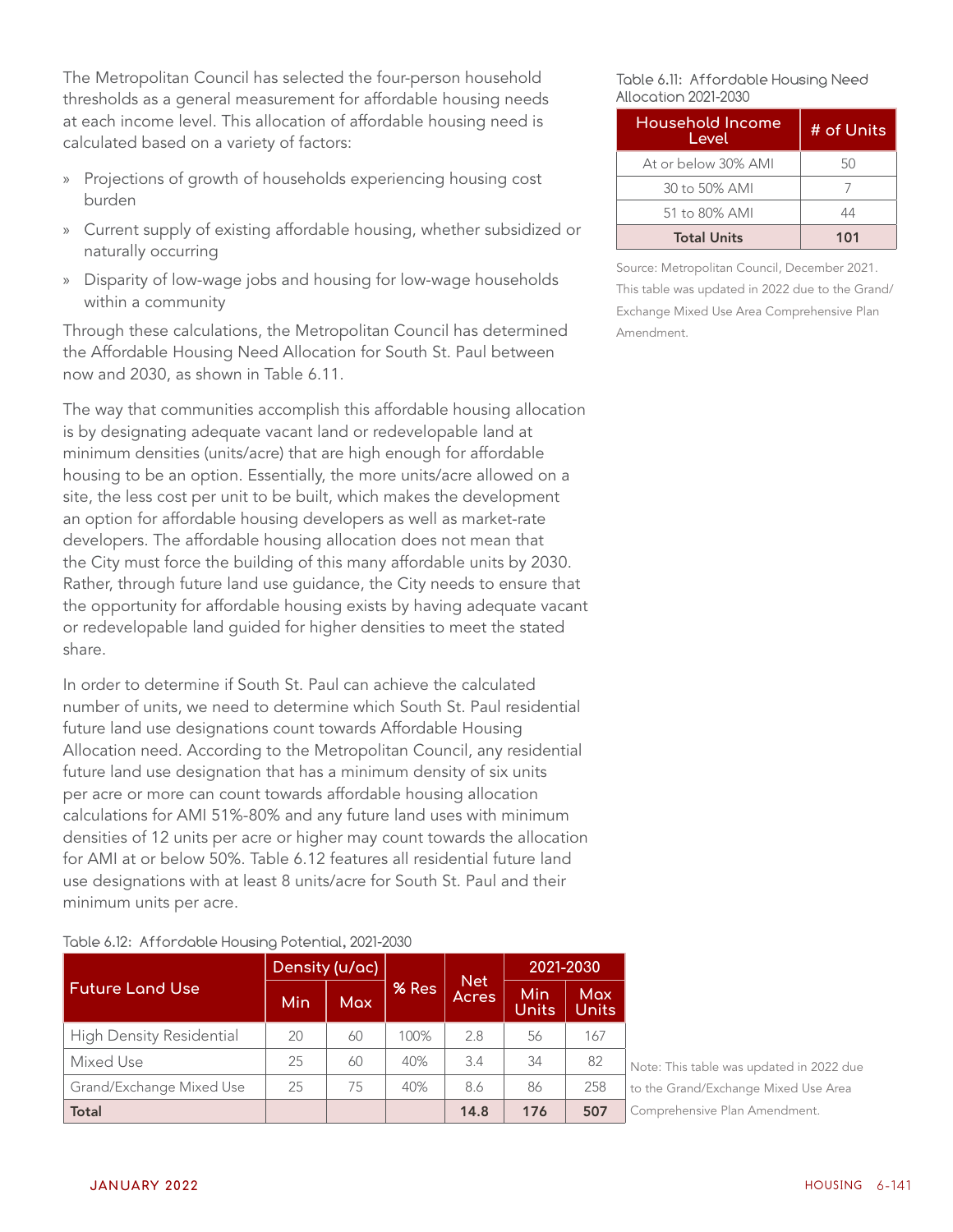Any vacant or redevelopable land designated as high density residential or mixed use that is phased to be developed between 2021-2030 may count toward affordable housing calculations.

As seen in Table 6.12, the net developable or redevelopable acres of each applicable land use have been multiplied by the minimum units per acre to determine the minimum number of units that could be developed on this available land. Mixed Use areas only require a proportion of their developable land to be residential, so those percentages apply to the unit count for this calculation.

As seen in Table 6.12, land designated as High Density Residential (HDR) and Mixed Use (MU) will have minimum densities consistent with the 20 units per acre requirement and will allow South St. Paul to meet its allocation of affordable housing need.

# Housing Implementation

Table 6.13 outlines tool that can be utilized by the City, residents, developers, and financiers to meet Housing Needs in South St. Paul. The table identifies each widely-available tool/action, when it would be considered, and what housing need(s) it addresses.

- » Need for maintenance and improvement of existing housing stock
- » Need for a variety of housing types
- » Need for affordable housing

| <b>TOOL</b>                                                                                                                                            | <b>DESCRIPTION</b>                                                                                                                                                                       | <b>CIRCUMSTANCES AND</b><br><b>SEQUENCE OF USE</b>                                                                                                                                                                                                                                                             | <b>HOUSING</b><br><b>NEED</b>                                     |
|--------------------------------------------------------------------------------------------------------------------------------------------------------|------------------------------------------------------------------------------------------------------------------------------------------------------------------------------------------|----------------------------------------------------------------------------------------------------------------------------------------------------------------------------------------------------------------------------------------------------------------------------------------------------------------|-------------------------------------------------------------------|
| South St. Paul<br>Entity which distributes funds and guides<br>Economic<br>housing and redevelopment in South St.<br>Development<br>Paul.<br>Authority |                                                                                                                                                                                          | The City actively uses its EDA<br>for economic development<br>and housing functions. The<br>circumstances under which the<br>EDA will be "used" are well<br>spelled out in State Statute, and<br>the City will exercise its authority<br>whenever appropriate and<br>beneficial to advance the public<br>good. | Tool addresses<br>multiple<br>housing need<br>categories          |
| City Code<br>Enforcement                                                                                                                               | The City's Code Enforcement Officer<br>enforces compliance with the zoning<br>code and responds to property<br>maintenance concerns in order to<br>maintain property values in the City. | The City currently employs one<br>Code Enforcement Officer.                                                                                                                                                                                                                                                    | Maintenance<br>and<br>improvement<br>of existing<br>housing stock |

#### Table 6.13: Housing Matrix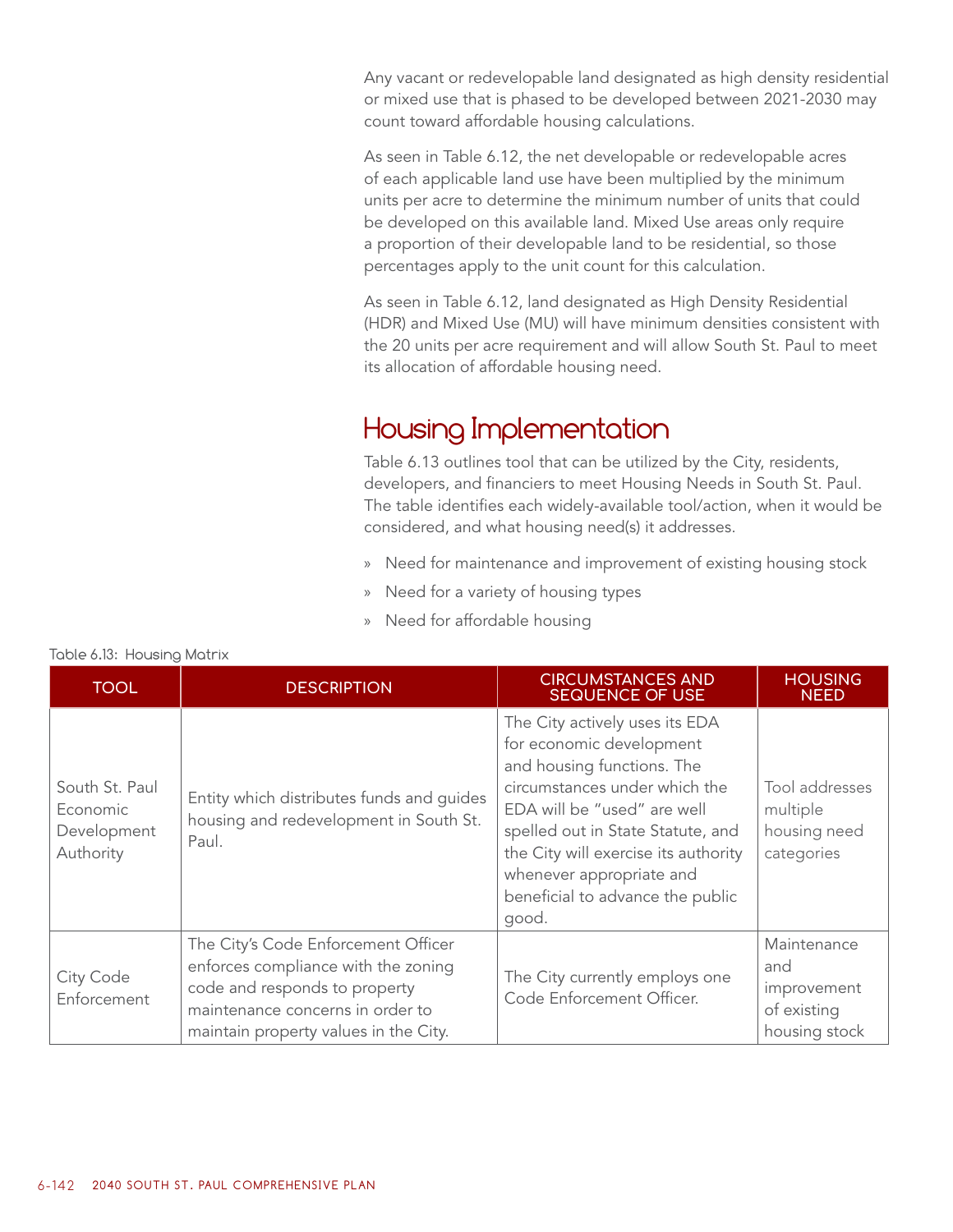| <b>TOOL</b>                                               | <b>DESCRIPTION</b>                                                                                                                                                                                                                                                                                                                                                                       | <b>CIRCUMSTANCES AND</b><br><b>SEQUENCE OF USE</b>                                                                                                                                                                                                                                           | <b>HOUSING</b><br><b>NEED</b>                                     |
|-----------------------------------------------------------|------------------------------------------------------------------------------------------------------------------------------------------------------------------------------------------------------------------------------------------------------------------------------------------------------------------------------------------------------------------------------------------|----------------------------------------------------------------------------------------------------------------------------------------------------------------------------------------------------------------------------------------------------------------------------------------------|-------------------------------------------------------------------|
| Community<br>Development<br><b>Block Grants</b><br>(CDBG) | The Dakota County Community<br>Development Agency (CDA) administers<br>the CDBG program. Funding is split<br>between Municipalities (75 percent)<br>and County-wide Activities (25 percent).<br>These county-wide programs include:<br>Homeowner well-sealing program<br>$\rangle\!\rangle$<br>Septic system repair<br>$\rangle\!\rangle$<br>Fair housing activities<br>$\rangle\rangle$ | Following HUD's schedule of<br>annual CDBG allocations, the<br>City will continue to reserve a<br>portion of its CDBG allocation<br>each year to continue the home<br>rehabilitation loan program                                                                                            | Tool addresses<br>multiple<br>housing need<br>categories          |
| Home<br>Improvement<br>Loan Program                       | Administered through CDA utilizing<br>CDBG and MHFA funds to provide<br>rehabilitation loans to low- and<br>moderate-income homeowners for<br>projects ranging from:<br>Roof replacement<br>$\rangle\rangle$<br>Furnace replacement<br>$\rangle\!\rangle$<br><b>HVAC</b><br>$\mathcal{V}$                                                                                                | The City will continue to allocate<br>CDBG funds and to refer those<br>that may benefit from said<br>programs to the CDA.                                                                                                                                                                    | Maintenance<br>and<br>improvement<br>of existing<br>housing stock |
| Housing Choice<br>Voucher                                 | The CDA administers this Federal<br>program that provides rental assistance<br>for over 300 families.                                                                                                                                                                                                                                                                                    | The City will continue to refer<br>those that may benefit from said<br>programs to the CDA.                                                                                                                                                                                                  | Affordable<br>Housing                                             |
| Public Housing                                            | The City owns two highrises with a total<br>of 296 one-bedroom apartments. This<br>housing is designed for independent<br>living for individuals with low to<br>moderate incomes.                                                                                                                                                                                                        | Beginning in 2019, the City will<br>contract with CommonBond<br>for the management of the two<br>highrises.                                                                                                                                                                                  | Affordable<br>Housing                                             |
| <b>CAP Agency</b><br>Weatherization<br>Program            | Program administered by the CAP<br>Agency and Dakota County CDA that<br>provides income qualified homeowners<br>a grant to help make their home more<br>energy efficient.                                                                                                                                                                                                                | The City will continue to refer<br>those that may benefit from said<br>programs to the CDA.                                                                                                                                                                                                  | Maintenance<br>and<br>improvement<br>of existing<br>housing stock |
| <b>CAP Agency</b><br>Energy<br>Assistance<br>Program      | CDA partners with Scott-Carver-Dakota<br>County CAP Agency and provides grants<br>to help income qualified homeowners<br>pay their heating bills.                                                                                                                                                                                                                                        | The City will continue to refer<br>those that may benefit from said<br>programs to the CDA.                                                                                                                                                                                                  | Maintenance<br>and<br>improvement<br>of existing<br>housing stock |
| Tax Increment<br>Financing (TIF)                          | State Statutes allow for the use of TIF<br>for affordable housing. The City mainly<br>uses TIF for commercial and industrial<br>properties. Could look into using TIF for<br>residential properties.                                                                                                                                                                                     | The city will consider utilizing tax<br>increment financing to support<br>the creation of a broad range<br>of housing options. The EDA<br>supports the creation of both<br>Redevelopment Districts and<br>Housing Districts as needed<br>to address funding gaps in<br>residential projects. | Tool addresses<br>multiple<br>housing need<br>categories          |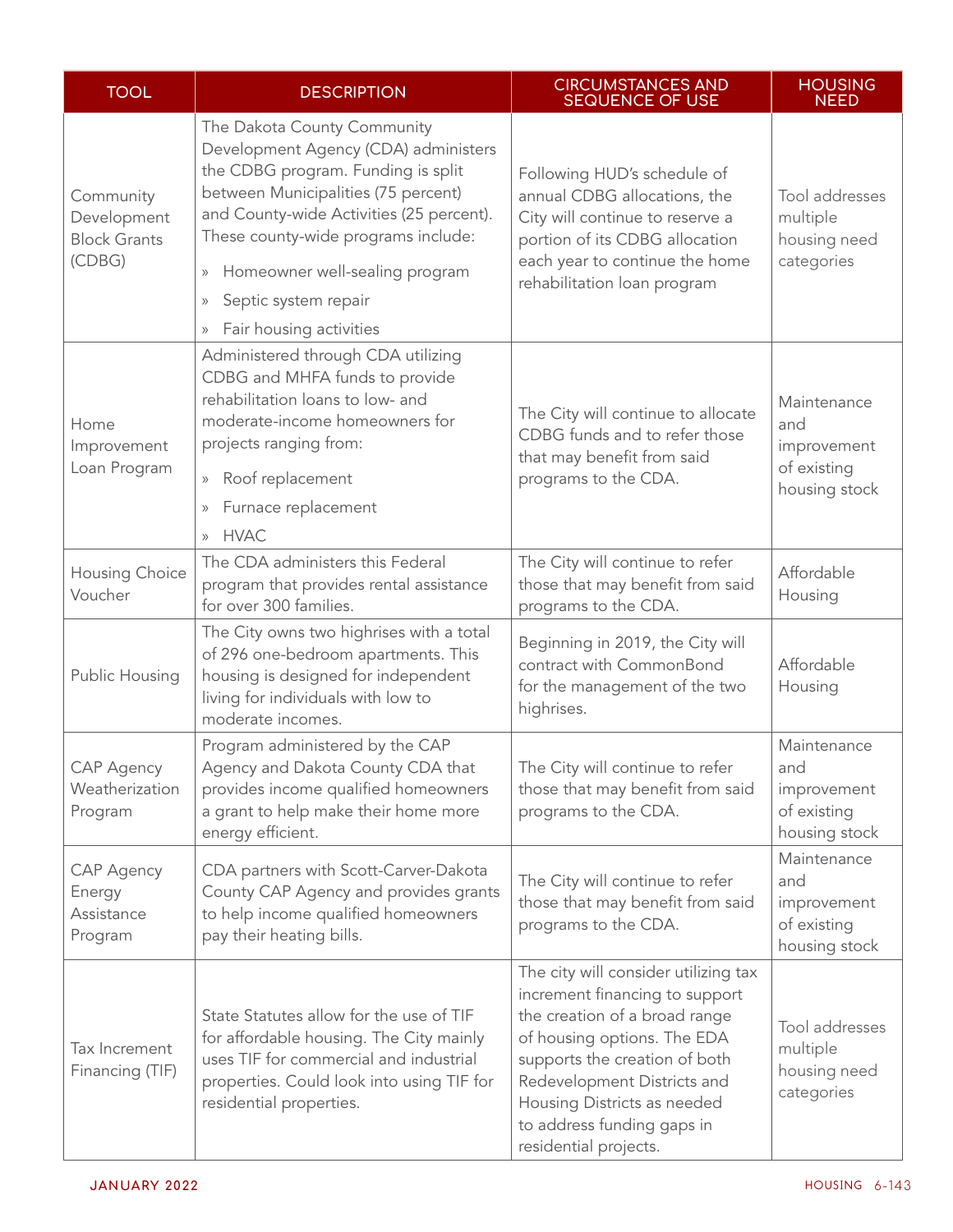| <b>TOOL</b>                                       | <b>DESCRIPTION</b>                                                                                                                                                                                                                                                                                                                                                                          | <b>CIRCUMSTANCES AND</b><br><b>SEQUENCE OF USE</b>                                                                                                                                                                                                                                                                  | <b>HOUSING</b><br><b>NEED</b>                                     |
|---------------------------------------------------|---------------------------------------------------------------------------------------------------------------------------------------------------------------------------------------------------------------------------------------------------------------------------------------------------------------------------------------------------------------------------------------------|---------------------------------------------------------------------------------------------------------------------------------------------------------------------------------------------------------------------------------------------------------------------------------------------------------------------|-------------------------------------------------------------------|
| Rental<br>Licensing and<br>Inspections<br>Program | All property owners operating their<br>residential properties as a rental property<br>must secure a rental license annually from<br>the City to do business.                                                                                                                                                                                                                                | The City will continue its annual<br>rental licensing program. The<br>City requires rental licenses for<br>all multi-family and single-family<br>rental properties.                                                                                                                                                 | Maintenance<br>and<br>improvement<br>of existing<br>housing stock |
| Single<br>Family Home<br>Rehabilitation<br>Loans  | Dakota County CDA program with<br>deferred loans of up to \$25,000 are<br>available to home owners to cover<br>improvements or repairs such as roof<br>replacement, furnace replacement,<br>insulation, electrical and plumbing<br>repairs. The loans do not require monthly<br>payments and the interest on the loans<br>is forgiven if the loan is repaid within the<br>first five years. | The City will continue to refer<br>those that may benefit from said<br>program to the CDA.                                                                                                                                                                                                                          | Maintenance<br>and<br>improvement<br>of existing<br>housing stock |
| Rental<br>Rehabilitation<br>Loan Program          | The Center for Energy & Environment<br>provides technical assistance and<br>financing for rental property owners. The<br>Dakota County CDA administers a Rental<br>Rehabilitation Loan Program to help<br>improve the safety, integrity, accessibility<br>and curbside appeal of affordable rental<br>housing throughout the County.                                                        | Rehabilitation and renovation of<br>existing units                                                                                                                                                                                                                                                                  | Maintenance<br>and<br>improvement<br>of existing<br>housing stock |
| Senior Housing<br>Program                         | The CDA has partnered with Dakota<br>County to develop and construct<br>affordable senior housing throughout the<br>county.                                                                                                                                                                                                                                                                 | Project has been new<br>development; program provides<br>low subsidy senior housing.                                                                                                                                                                                                                                | Housing Variety<br>Affordable<br>Housing                          |
| Fair Housing<br>Policy                            | Fair housing policy is a means to identify<br>how the City will advance Federal Fair<br>housing requirements.                                                                                                                                                                                                                                                                               | The City will consider adopting a<br>local fair housing policy in order<br>to ensure that the City is aware<br>of fair housing obligations with<br>regard to housing decisions and<br>providing sufficient resources to<br>educate and refer residents who<br>feel their fair housing rights have<br>been violated. | Tool addresses<br>multiple<br>housing need<br>categories          |
| Zoning and<br>Subdivision<br>Ordinances           | These ordinances apply to new<br>development and expansion<br>of existing uses or changes<br>to existing uses. The City will<br>Adopted ordinances are the way the city<br>regularly review its zoning and<br>implements the Comprehensive Plan<br>subdivision ordinances to identify<br>any regulations that inhibit<br>the housing priorities in this<br>document.                        |                                                                                                                                                                                                                                                                                                                     | Tool addresses<br>multiple<br>housing need<br>categories          |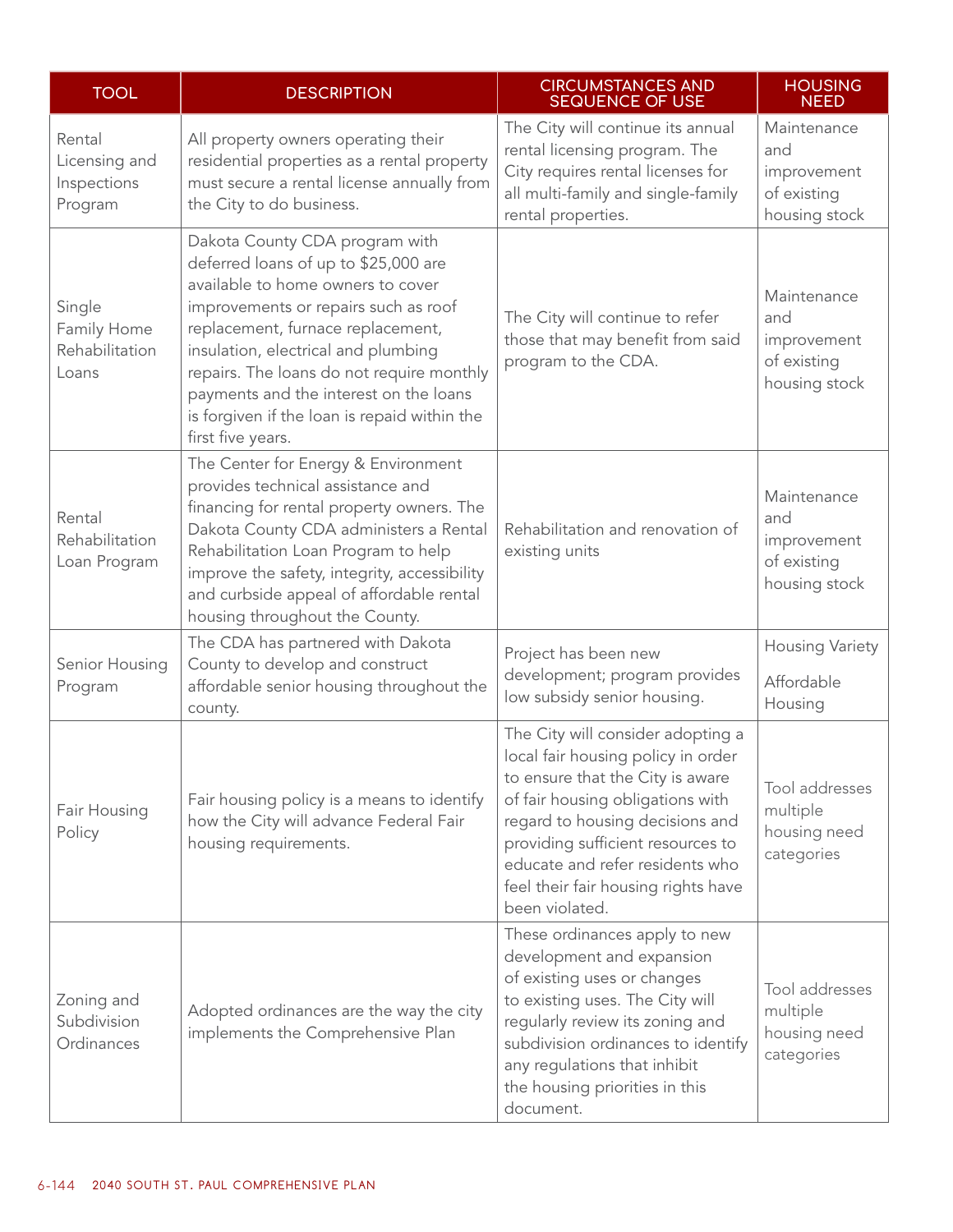| <b>TOOL</b>                                                           | <b>DESCRIPTION</b>                                                                                                                                                                                                                                                                            | <b>CIRCUMSTANCES AND</b><br><b>SEQUENCE OF USE</b>                                                                                                                                                | <b>HOUSING</b><br><b>NEED</b>                            |
|-----------------------------------------------------------------------|-----------------------------------------------------------------------------------------------------------------------------------------------------------------------------------------------------------------------------------------------------------------------------------------------|---------------------------------------------------------------------------------------------------------------------------------------------------------------------------------------------------|----------------------------------------------------------|
| Guiding land<br>at densities<br>that support<br>affordable<br>housing | High Density Residential and Mixed-<br>Use are deemed to provide more<br>opportunities for future affordable<br>housing.                                                                                                                                                                      | City has guided areas along<br>Concord Street and along<br>Concord Exchange for mixed<br>use. These are likely areas for<br>high density residential uses.                                        | Tool addresses<br>multiple<br>housing need<br>categories |
| <b>Tax Base</b><br>Revitalization<br>Account (TBRA)                   | Program through the Livable<br>Communities Act promoting Brownfield<br>redevelopment, job creation, and<br>affordable housing with link to existing<br>transit.                                                                                                                               | New development or<br>redevelopment.                                                                                                                                                              | Tool addresses<br>multiple<br>housing need<br>categories |
| Livable<br>Communities<br>Demonstration<br>Account (LCDA)             | Program through the Livable<br>Communities Act promoting<br>development/redevelopment to create<br>efficient and connected jobs housing,<br>and services.                                                                                                                                     | Planning and development of<br>new housing.                                                                                                                                                       | Tool addresses<br>multiple<br>housing need<br>categories |
| Local Housing<br>Incentives<br>Account (LHIA)                         | Program through the Livable<br>Communities Act (Metropolitan Council)<br>to preserve and create affordable<br>housing.                                                                                                                                                                        | New development or<br>redevelopment, affordable<br>housing.                                                                                                                                       | Affordable<br>Housing                                    |
| Tax Abatement                                                         | State Statutes allow for the City to abate<br>city portion of property taxes for various<br>purposes including affordable housing.                                                                                                                                                            | The city does not intend to<br>utilize Tax Abatement to support<br>residential development.                                                                                                       | Tool addresses<br>multiple<br>housing need<br>categories |
| Scattered<br>Site Housing<br>Program                                  | The CDA's "scattered site" concept<br>disperses and integrates affordable rental<br>housing in neighborhoods throughout<br>Dakota County.                                                                                                                                                     | Housing ranging from single<br>family homes through apartments<br>for low to moderate incomes                                                                                                     | <b>Housing Variety</b><br>Affordable<br>Housing          |
| HOME - Home<br>Investment<br>Partnership<br>Program                   | The CDA administers the HOME<br>program, which allocates funding from<br>a consortium with Anoka, Ramsey,<br>Washington, and Dakota Counties as<br>well as the Cities of Coon Rapids and<br>Woodbury. Funds are used to develop<br>affordable medium and high density<br>housing development. | The City will continue to<br>support the CDA's efforts in the<br>procurement and spending of<br>HOME funds to provide rental<br>assistance to very low-, low-, and<br>moderate-income households. | Tool addresses<br>multiple<br>housing need<br>categories |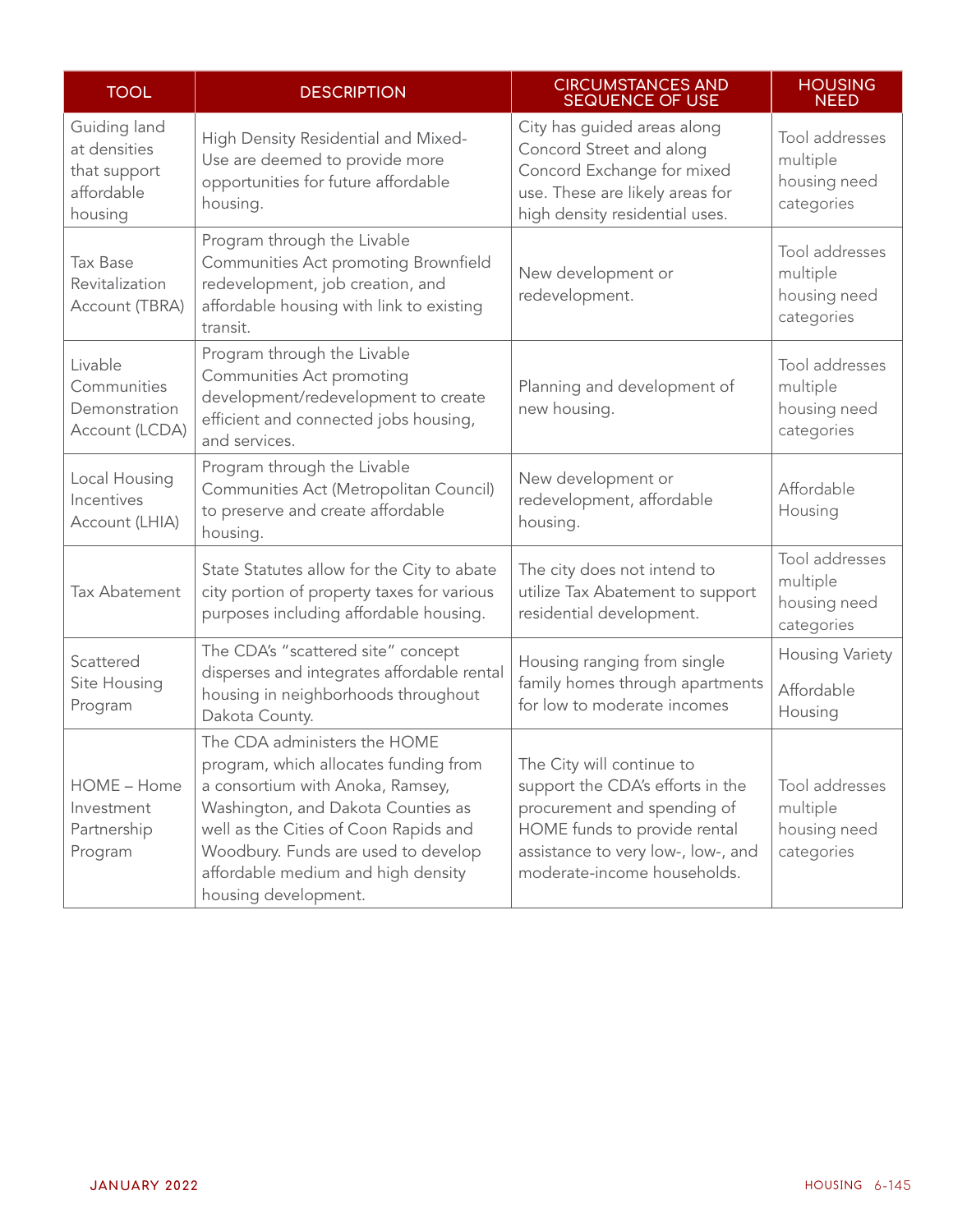| <b>TOOL</b>                                                      | <b>DESCRIPTION</b>                                                                                                                                                                                                                                                                                                                                              | <b>CIRCUMSTANCES AND</b><br><b>SEQUENCE OF USE</b>                                                                                                                                                                                                                                                                                                                                                                                                                                                      | <b>HOUSING</b><br><b>NEED</b>                                     |
|------------------------------------------------------------------|-----------------------------------------------------------------------------------------------------------------------------------------------------------------------------------------------------------------------------------------------------------------------------------------------------------------------------------------------------------------|---------------------------------------------------------------------------------------------------------------------------------------------------------------------------------------------------------------------------------------------------------------------------------------------------------------------------------------------------------------------------------------------------------------------------------------------------------------------------------------------------------|-------------------------------------------------------------------|
| Site Assembly                                                    | The South St. Paul EDA can assemble<br>small sites to create parcels large enough<br>to accommodate new development.                                                                                                                                                                                                                                            | The City, through its HRA<br>(now defunct) and EDA, has<br>historically been the primary<br>agent in assembling sites for<br>future redevelopment, including<br>site assembly for housing and<br>mixed-use development The<br>EDA's focus in the near-term is<br>on marketing and conveying<br>existing assembled properties<br>for residential and mixed-use<br>development. As additional<br>opportunities arise, the EDA may<br>attempt to assemble additional<br>sites for residential development. | Tool addresses<br>multiple<br>housing need<br>categories          |
| Workforce<br>Housing<br>Program                                  | The CDA partners with private<br>corporations to fund the construction of<br>workforce housing for moderate-income<br>families. These developments often<br>utilize low income housing tax credits in<br>their financing as well.                                                                                                                               | New workforce housing<br>development.                                                                                                                                                                                                                                                                                                                                                                                                                                                                   | <b>Housing Variety</b><br>Affordable<br>Housing                   |
| <b>HOPE</b> (Housing<br>Opportunities<br>Enhancement)<br>Program | CDA and Dakota County program to<br>provide gap-financing for the acquisition,<br>new construction, and preservation of<br>affordable housing - both rental and<br>ownership. HOPE assisted units are<br>rental units affordable to households<br>at or below 50 percent AMI, or home<br>ownership units affordable to households<br>at or below 80 percent AMI | New construction, acquisition,<br>rehabilitation, or indirect or direct<br>assistance with home ownership<br>opportunities. Funding is via<br>deferred loan and requires a 2:1<br>match.                                                                                                                                                                                                                                                                                                                | Maintenance<br>and<br>improvement<br>of existing<br>housing stock |
| Low-Income<br>Housing Tax<br>Credits (LIHTC)                     | CDA allocates Minnesota housing tax<br>credits to housing developers for projects<br>that have subsidized units. The CDA has<br>also been a developer of units that utilize<br>low-income housing tax credits.                                                                                                                                                  | Allocated to new developments<br>on a competitive basis<br>depending on guidelines and<br>selection criteria set forth in the<br>CDA Qualified Action Plan. Once<br>allocated, the credits are sold to<br>an investor to generate equity<br>for construction. The investor<br>becomes a limited partner in the<br>project and uses the tax credits<br>to receive a reduction in federal<br>tax liability each year for 10 years.                                                                        | Affordable<br>Housing                                             |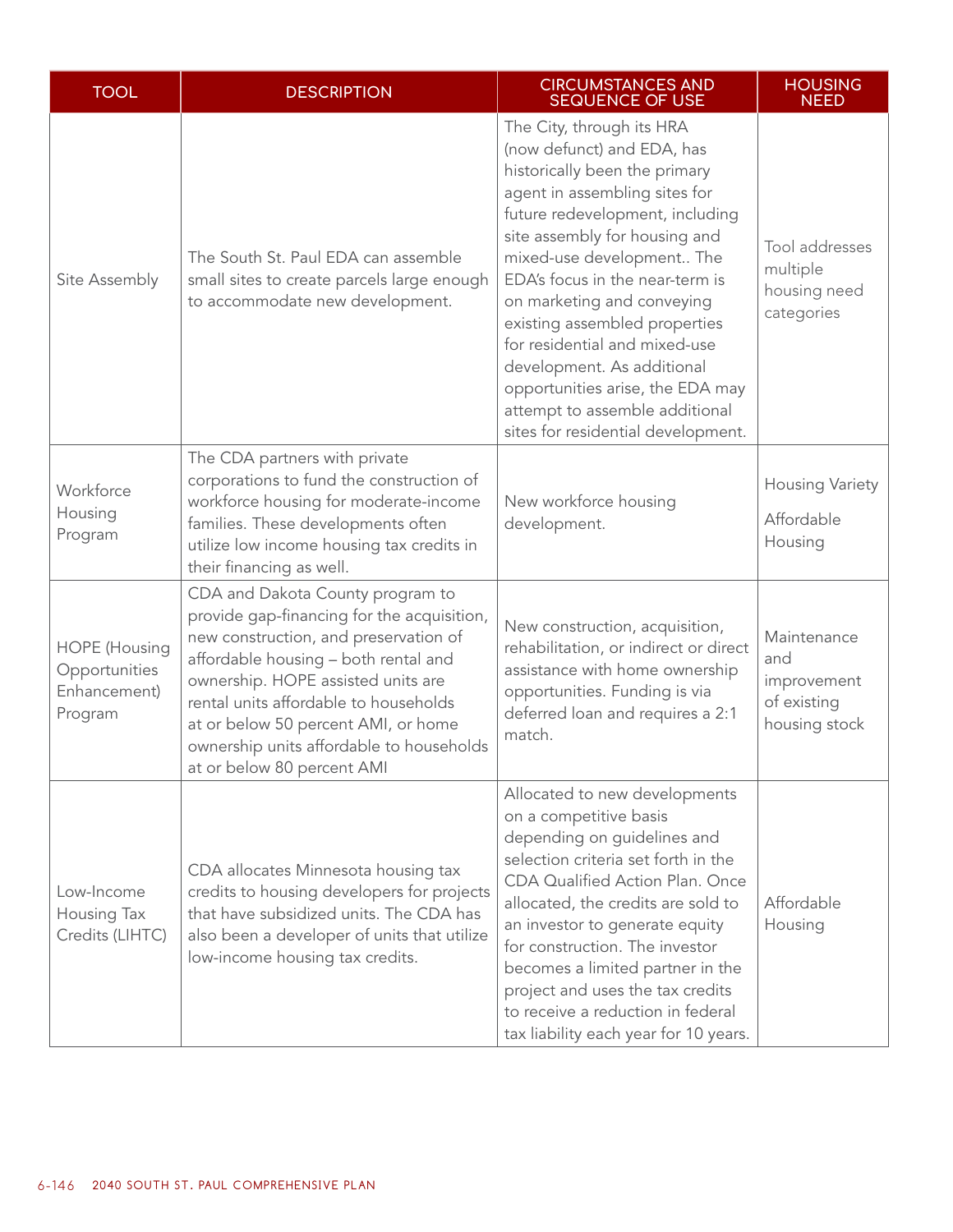| <b>TOOL</b>                                             | <b>DESCRIPTION</b>                                                                                                                                                                                                                                                                                                                               | <b>CIRCUMSTANCES AND</b><br><b>SEQUENCE OF USE</b>                                                                                  | <b>HOUSING</b><br><b>NEED</b>                                     |
|---------------------------------------------------------|--------------------------------------------------------------------------------------------------------------------------------------------------------------------------------------------------------------------------------------------------------------------------------------------------------------------------------------------------|-------------------------------------------------------------------------------------------------------------------------------------|-------------------------------------------------------------------|
| <b>MHFA</b><br>Rehabilitation<br>Loan Program           | The South St. Paul EDA works directly<br>with the Minnesota Housing Finance<br>Agency (MHFA) that loans funds through<br>their Home Improvement Loan Program<br>(see above). MHFA Rehabilitation Loan<br>Program funds are specifically meant to<br>serve very low-income homeowners at or<br>below 30 percent AMI.                              | Existing single family homes                                                                                                        | Maintenance<br>and<br>improvement<br>of existing<br>housing stock |
| Housing<br>Counseling                                   | CDA provides free one-on-one sessions<br>as well as in-depth classes for a fee<br>regarding a variety of topics for home<br>ownership and financing.<br>Homebuyer education<br>$\rangle\!\rangle$<br>Pre-purchase counseling<br>$\rangle\!\rangle$<br>Refinance counseling<br>$\rangle\!\rangle$<br>Foreclosure counseling<br>$\rangle\!\rangle$ | Home ownership; education<br>for existing and potential<br>homeowners.                                                              | Tool addresses<br>multiple<br>housing need<br>categories          |
| First Time<br>Homebuyers<br>Program                     | CDA provides low-interest mortgage<br>financing for first time-homeowners.                                                                                                                                                                                                                                                                       | Home ownership; 30-year fixed<br>amortizing fixed-rate FHA or VA<br>mortgage loans or HFA Preferred<br>conventional mortgage loans. | Tool addresses<br>multiple<br>housing need<br>categories          |
| Down Payment<br>& Closing Cost<br>Assistance<br>Program | CDA program designed to help the first<br>time homebuyer with the initial costs of<br>owning a home. The CDA offers down<br>payment and closing cost assistance 2nd<br>mortgage loans. These loans are 0%<br>interest deferred loans of up to \$8,500<br>in down payment and closing cost<br>assistance to those who qualify.                    | Home ownership; Participants<br>must not exceed the maximum<br>income limits or maximum<br>purchase price.                          | Tool addresses<br>multiple<br>housing need<br>categories          |
| Family Housing<br>Partnership<br>Program                | The CDA program forms public-private<br>limited partnerships to syndicate low<br>income housing tax credits and to<br>raise the equity from the private sector<br>through the financing of below market<br>loans and grants.                                                                                                                     | New development or<br>redevelopment.                                                                                                | Affordable<br>Housing                                             |
| Family<br>Townhome<br>Program                           | CDA program designed for moderate-<br>income families with children under the<br>age of 18 years. Applicants must meet<br>eligibility requirements prior to becoming<br>a resident of the program. This includes<br>meeting program income.                                                                                                      | New development or<br>redevelopment.                                                                                                | <b>Housing Variety</b><br>Affordable<br>Housing                   |
| Land Bank Twin<br>Cities                                | Land Bank is a Twin Cities-based<br>organization specializing in land<br>acquisition, development and<br>preservation, as well as real estate<br>financing and brokering.                                                                                                                                                                        | The City does not plan on<br>becoming an active partner with<br>Land Bank Twin Cities.                                              |                                                                   |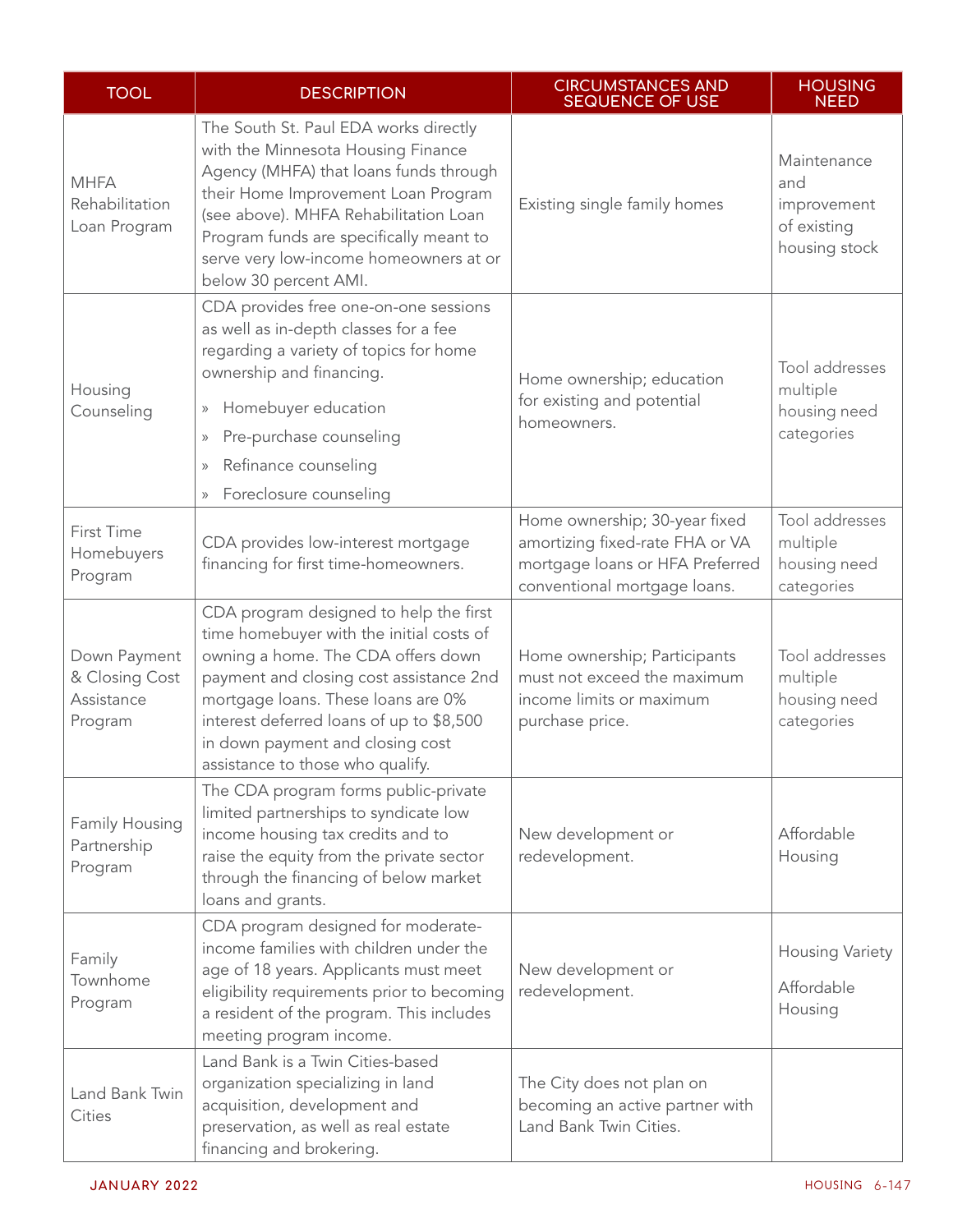| <b>TOOL</b>                                                                                        | <b>DESCRIPTION</b>                                                                                                                                                                                                                                                                                                                                                    | <b>CIRCUMSTANCES AND</b><br><b>SEQUENCE OF USE</b>                                                                                                                                                                                                                                                                                                                              |                                                                   |  |
|----------------------------------------------------------------------------------------------------|-----------------------------------------------------------------------------------------------------------------------------------------------------------------------------------------------------------------------------------------------------------------------------------------------------------------------------------------------------------------------|---------------------------------------------------------------------------------------------------------------------------------------------------------------------------------------------------------------------------------------------------------------------------------------------------------------------------------------------------------------------------------|-------------------------------------------------------------------|--|
| Locally Issued<br>Housing Bonds                                                                    | Housing Bond financing is a tool that<br>can provide direct financing or indirect<br>conduit financing support. The City is<br>not a direct financier of housing projects<br>and relies on the CDA to finance public<br>affordable housing programs in the City.<br>The City from time to time may engage<br>in conduit financing for affordable<br>housing projects. | The City will continue to work<br>with the County's Community<br>Development Agency (CDA)<br>to identify a variety of housing<br>funding options on a project<br>specific basis. Currently, there is<br>no scenario under which the City<br>of SSP would consider issuing<br>housing bonds.                                                                                     | Affordable<br>Housing                                             |  |
| Consolidated<br>Request for<br>Proposals from<br>Minnesota<br>Housing                              | Process through Minnesota Housing<br>provides a means of "one stop<br>shopping" by consolidating and<br>coordinating multiple housing resources<br>into one multifamily application process.                                                                                                                                                                          | The City would consider<br>supporting/sponsoring an<br>application to the Consolidated<br>RFP programs through MHFA<br>for residential project proposals<br>in areas guided for high density<br>residential and mixed use,<br>prioritizing projects that provide<br>units that provide units that are<br>affordable to very low-, low-, or<br>moderate-income households.       | Affordable<br>Housing<br><b>Housing Variety</b>                   |  |
| City<br>participation in<br>housing-related<br>organizations,<br>partnerships,<br>and initiatives  | Regional Council of Mayors: A group<br>facilitated through Urban Land Institute<br>(ULI) Minnesota as an opportunity<br>for mayors within the Twin Cities<br>Metropolitan Regional to collaborate                                                                                                                                                                     | The City is committed to<br>participating in housing related<br>partnerships. The Mayor is active<br>in the ULI Regional Council<br>of Mayors. The current EDA<br>Executive Director is a board<br>member for Affordable Housing<br>Connections.                                                                                                                                | Tool addresses<br>multiple<br>housing need<br>categories          |  |
| Preservation<br>of existing<br>Low Income<br>Housing<br><b>Tax Credit</b><br>Properties<br>(LIHTC) | CDA allocates Minnesota housing tax<br>credits to housing developers for projects<br>that have subsidized units. The CDA has<br>also been a developer of units that utilize<br>low-income housing tax credits.                                                                                                                                                        | The city will continue to support<br>the County's Community<br>Development Agency (CDA) in its<br>Low-Income Housing Tax Credit<br>projects. The City will also work<br>Affordable<br>with Dakota County, advocacy<br>Housing<br>organizations, and property<br>owners to explore opportunities<br>to preserve properties currently<br>under low-income tax credit<br>programs. |                                                                   |  |
| Housing<br>Improvement<br>Areas (HIAs)                                                             | CDA program to provide homeowners<br>associations loan funding to make<br>improvements to common areas within<br>their subdivisions.                                                                                                                                                                                                                                  | The City does not currently have<br>a local HIA policy. The city will<br>explore the adoption of an HIA<br>policy.                                                                                                                                                                                                                                                              | Maintenance<br>and<br>improvement<br>of existing<br>housing stock |  |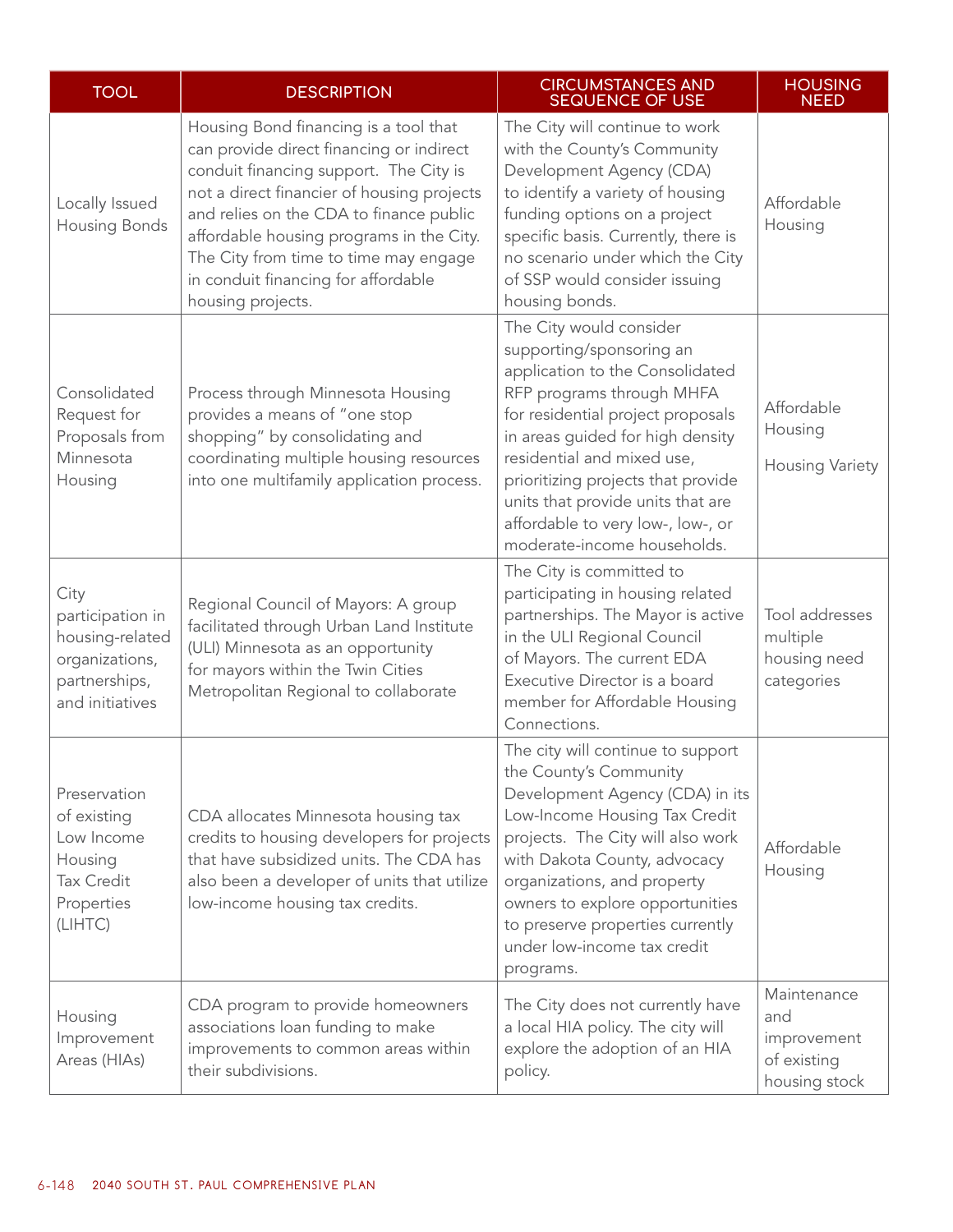| <b>TOOL</b>                                                                                                                                                                                                       | <b>DESCRIPTION</b>                                                                                                                                                                                         | <b>CIRCUMSTANCES AND</b><br><b>SEQUENCE OF USE</b>                                                                                                                                                           | <b>HOUSING</b><br><b>NEED</b> |
|-------------------------------------------------------------------------------------------------------------------------------------------------------------------------------------------------------------------|------------------------------------------------------------------------------------------------------------------------------------------------------------------------------------------------------------|--------------------------------------------------------------------------------------------------------------------------------------------------------------------------------------------------------------|-------------------------------|
| Supporting the<br>development<br>or expansion of<br>a Community<br>Land Trust                                                                                                                                     | A community land trust model can create<br>and preserve affordable homeownership<br>opportunities                                                                                                          | The City will explore<br>opportunities to collaborate<br>with a community land trust<br>to support affordable housing<br>options at various levels of<br>density.                                            | Affordable<br>Housing         |
| Tools that<br>preserve private<br>unsubsidized<br>affordable<br>housing (NOAH<br>Impact Fund,<br>MN Housing,<br>$4(d)$ tax<br>incentives)                                                                         | NOAH Impact Fund: Program through<br>the Greater Minnesota Housing Fund to<br>preserve naturally occuring affordable<br>housing (NOAH)                                                                     | The City will explore<br>opportunities with the Minnesota<br>Housing Fund on the use of<br>NOAH Impact Funds to finance<br>the acquisition and preservation<br>of naturally occurring affordable<br>housing. | Affordable<br>Housing         |
| Tools that<br>preserve private<br>unsubsidized<br>affordable<br>housing (NOAH<br>Impact Fund,<br>MN Housing,<br>$4(d)$ tax<br>incentives)                                                                         | 4(d) Tax Incentives: A possible program<br>where cities help apartment building<br>owners obtain property tax reductions if<br>they agree to keep a certain percentage<br>of their rental units affordable | The City will evaluate the<br>appropriateness of a local 4d tax<br>incentive policy.                                                                                                                         | Affordable<br>Housing         |
| Manufactured<br>Home Park<br>preservation<br>tools, including<br>right of first<br>refusal and<br>making repair<br>funds available<br>to stick built<br>homeowners<br>available to<br>manufactured<br>home owners | Tools to help preserve manufactured<br>housing include education, referrals and<br>grants.                                                                                                                 | The City will explore the use<br>of manufactured home park<br>preservation tools to support the<br>health of the manufactured home<br>park in the community.                                                 | Affordable<br>Housing         |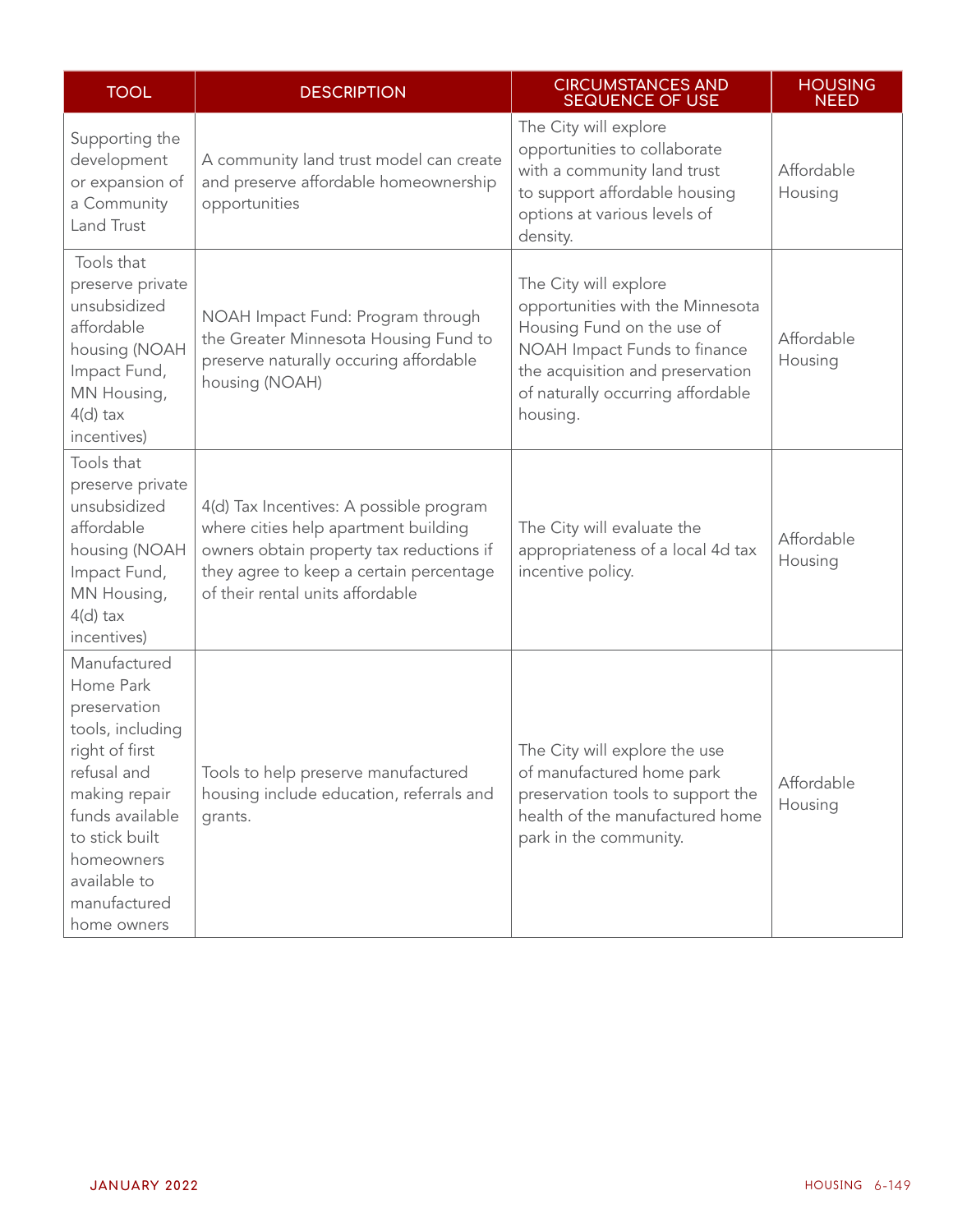

# Housing Goals and Policies

Purpose: Reinvestment in the City's housing stock is a priority. As seventy five percent of the City's taxable market value is residential property; reinvestment in housing also provides potential dividends for the City's economic health.

- Goal 6.1: The City will support existing rehabilitation efforts and will explore options for reinvestment in the City's housing stock to ensure the best return on investment in these programs.
	- Policy 6.1.1: Encourage housing rehabilitation and modifications that increase housing value.
	- Policy 6.1.2: Continue the Time of Sale housing inspection program.
	- Policy 6.1.3: The City and South St. Paul EDA/HRA, will continue to work collaboratively with Dakota County Community Development Authority (CDA) and other agencies to improve the residential neighborhoods through selective redevelopment and through programs such as the home rehabilitation loan program that is run by the CDA.
	- Policy 6.1.4: Continue existing home improvement programs by the City, Economic Development Authority, Dakota County CDA, and local banks.
	- Policy 6.1.5: Periodically review funding opportunities for housing reinvestment programs; explore public partnerships and public-private partnerships as means to provide new funding sources.
	- Policy 6.1.6: Evaluate the housing condition every five years.
- Goal 6.2: Keep neighborhoods safe, attractive, and vital and improve their livability through urban design.
	- Policy 6.2.1: Identify neighborhoods where increased lighting or other infrastructure changes would improve safety and livability.
	- Policy 6.2.2: Identify vacant parcels too small for development that could become pocket parks or neighborhood green space to be adopted and beautified by neighborhood groups.
	- Policy 6.2.3: Evaluate existing programs relating to neighborhood beautification and determine possible change or improvements (i.e. tree trimming and planting).
	- Policy 6.2.4: Evaluate implementation of a neighborhood specific streetscape theme (neighborhood identification signs, replacement trees specific to a neighborhood, etc.).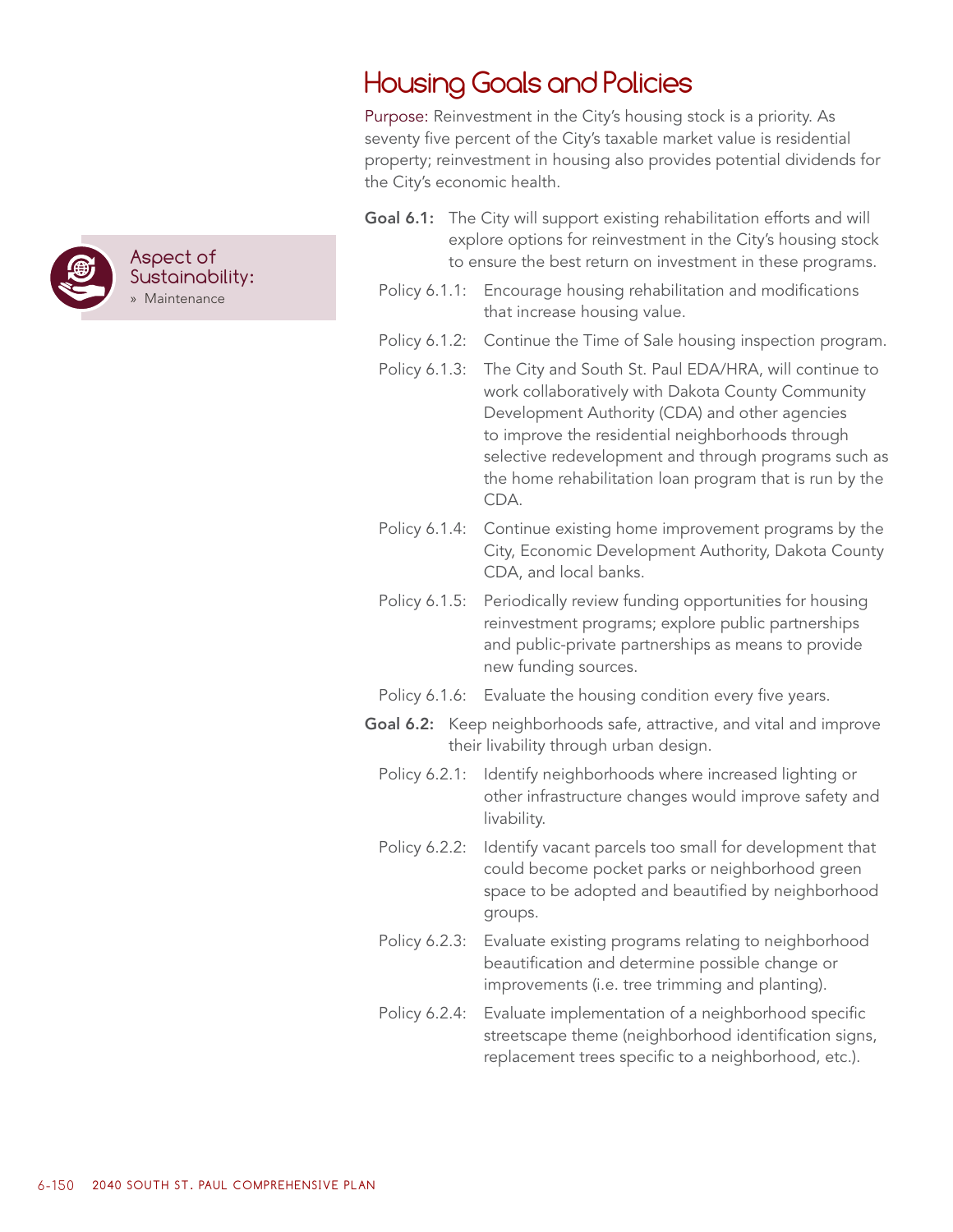- Goal 6.3: Adopt subdivision and zoning regulations that require interconnected local streets, sidewalks on at least one side of all local and collector streets, and trees along all streets.
	- Policy 6.3.1: Use regulations and incentives to produce new infill neighborhoods that are attractive, diverse and have lasting value.
	- Policy 6.3.2: Explore revised residential design and streetscape standards for development of new residential neighborhoods and redevelopment of existing residential neighborhoods.
- Goal 6.4: Maintain and improve the existing housing stock in South St. Paul. Promote ongoing maintenance of owner occupied and rental housing and respond quickly and appropriately to concerns about properties that are not adhering to City regulations.
	- Policy 6.4.1: Continue to recognize homeowners and rental property owners that maintain or improve their homes in an extraordinary manner.
	- Policy 6.4.2: Encourage responsible property ownership; owners are responsible for the property maintenance and upkeep of their properties.
	- Policy 6.4.3: Implement improved rental-housing regulations, ensuring that rental properties exhibit proper maintenance.
	- Policy 6.4.4: Use systematic code enforcement program to ensure proper maintenance and upkeep of properties.
	- Policy 6.4.5: Continue the Graffiti Abatement program.
	- Policy 6.4.6: Develop and implement an aggressive housing maintenance code.
	- Policy 6.4.7: Identify apartment buildings eligible for rehabilitation and restoration.
	- Policy 6.4.8: Utilize the tools available, such as City codes and housing programs to remove blighted properties from neighborhoods.
	- Policy 6.4.9: Develop and implement procedures expediting the hazardous building condemnation process.
	- Policy 6.4.10: Continue partnerships with realtors and rental property owners to enforce ordinances.
	- Policy 6.4.11: Establish criteria for City involvement in helping to manage vacant buildings and properties.
	- Policy 6.4.12: Continue to encourage preservation of the livability of existing residential neighborhoods by the City's proactive graffiti abatement program and the code enforcement program to address property maintenance issues.



### Aspects of Sustainability:

- » Land Use/Buildings
- » Maintenance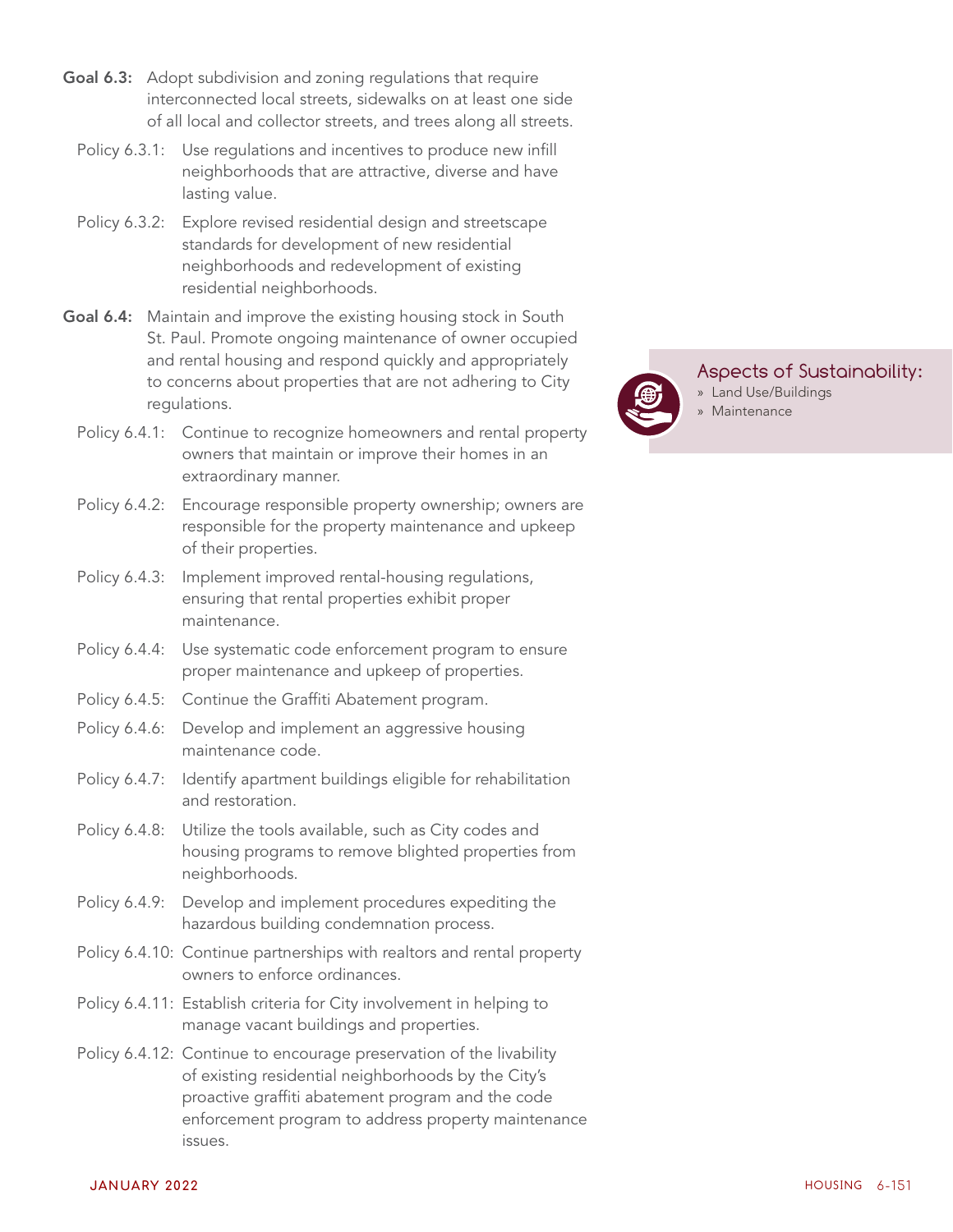Purpose: Encourage a range of high-quality housing options to meet the needs of the varying demographics of South St. Paul.

- **Goal 6.5:** Promote safe, affordable and high-quality housing options for all.
	- Policy 6.5.1: Support housing development opportunities that will yield high-quality community amenities.
	- Policy 6.5.2: Support housing development opportunities that will yield a diverse array of housing affordability options.
	- Policy 6.5.3: Encourage partnerships with programs that reduce the home improvement and maintenance cost burden for low-income households.
	- Policy 6.5.4: Encourage partnerships with programs that reduce the cost burden for first-time homebuyers looking to purchase a home in the community.
	- Policy 6.5.5: Evaluate opportunities to add flexibility in the City's zoning ordinances that would allow for greater housing diversity and quality.
	- Policy 6.5.6: The City and South St. Paul HRA will also work with the Dakota County Community Development Authority, Minnesota Housing Finance Agency, and Metropolitan Council to assist in meeting the City housing goals.
- Goal 6.6: Continue to work towards building and maintaining a community that is attractive to both long-time residents and new residents.
	- Policy 6.6.1: Support, incentivize, and encourage a diverse array of housing options for people of all ages and life stages.
	- Policy 6.6.2: Encourage housing and land use policies that produce and maintain housing that is attractive to families, younger residents and newcomers.
	- Policy 6.6.3: Encourage housing and land use policies that allow residents to "age in place" and stay in South St. Paul as they become older.
	- Policy 6.6.4: Encourage housing development that provides single-level housing options such as apartments, condominiums and patio homes, for seniors and other residents that want to remain in the community but need the accessibility of single-level housing units.
	- Policy 6.6.5: Encourage universal design in housing to allow housing units that are designed to meet the needs of more potential residents.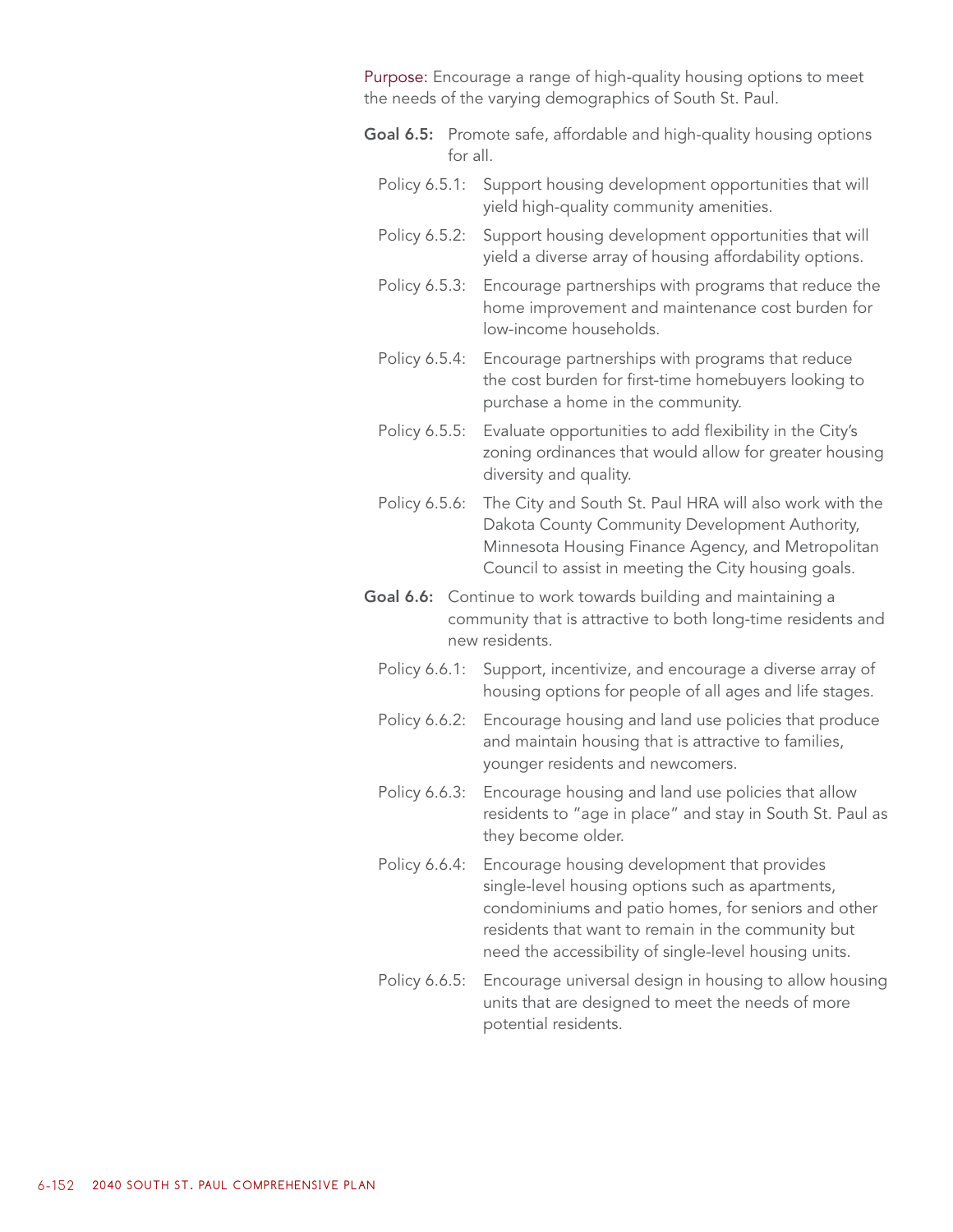- Goal 6.7: Encourage different housing types, including more opportunities for life-cycle housing in order to provide housing that meets a variety of needs.
	- Policy 6.7.1: Identify areas in the City appropriate for diverse housing types: single-family homes, attached and detached townhouses, cottage homes, cluster developments, senior housing developments, apartments, condominiums and mixed-use housing developments.
	- Policy 6.7.2: Evaluate the use of vacant and underutilized lands for housing opportunities. Consider acquisition or work with partners to realize housing opportunities on these sites.
	- Policy 6.7.3: Consider redevelopment of existing residential areas where density is low, amenities plentiful, and housing condition is poor.
	- Policy 6.7.4: Assist and encourage developers of diverse housing types to develop available land within the City.
	- Policy 6.7.5: Amend zoning and subdivision ordinances to allow for the construction of diverse housing types.
- Goal 6.8: Identify areas for potential housing development/ redevelopment within the community.
	- Policy 6.8.1: Expand the range of housing options in and around the Southview Hill area.
	- Policy 6.8.2: Explore the potential of the North Stickney Area (west of Stickney Avenue, north of Wilson Avenue, south of Bircher Avenue) to accommodate and area for larger homes.
	- Policy 6.8.3: Explore residential housing opportunities at redevelopment sites.
	- Policy 6.8.4: The former Jefferson School site offers a potential area for either civic/institutional uses or residential development. Work with the School District to explore potential reuse of this site and preserve space for recreational uses.
	- Policy 6.8.5: The redevelopment of the Dawn Way Landfill offers an opportunity for residential development at the northwest corner of the site. Existing residential uses adjacent to the site should be buffered from other nonresidential uses.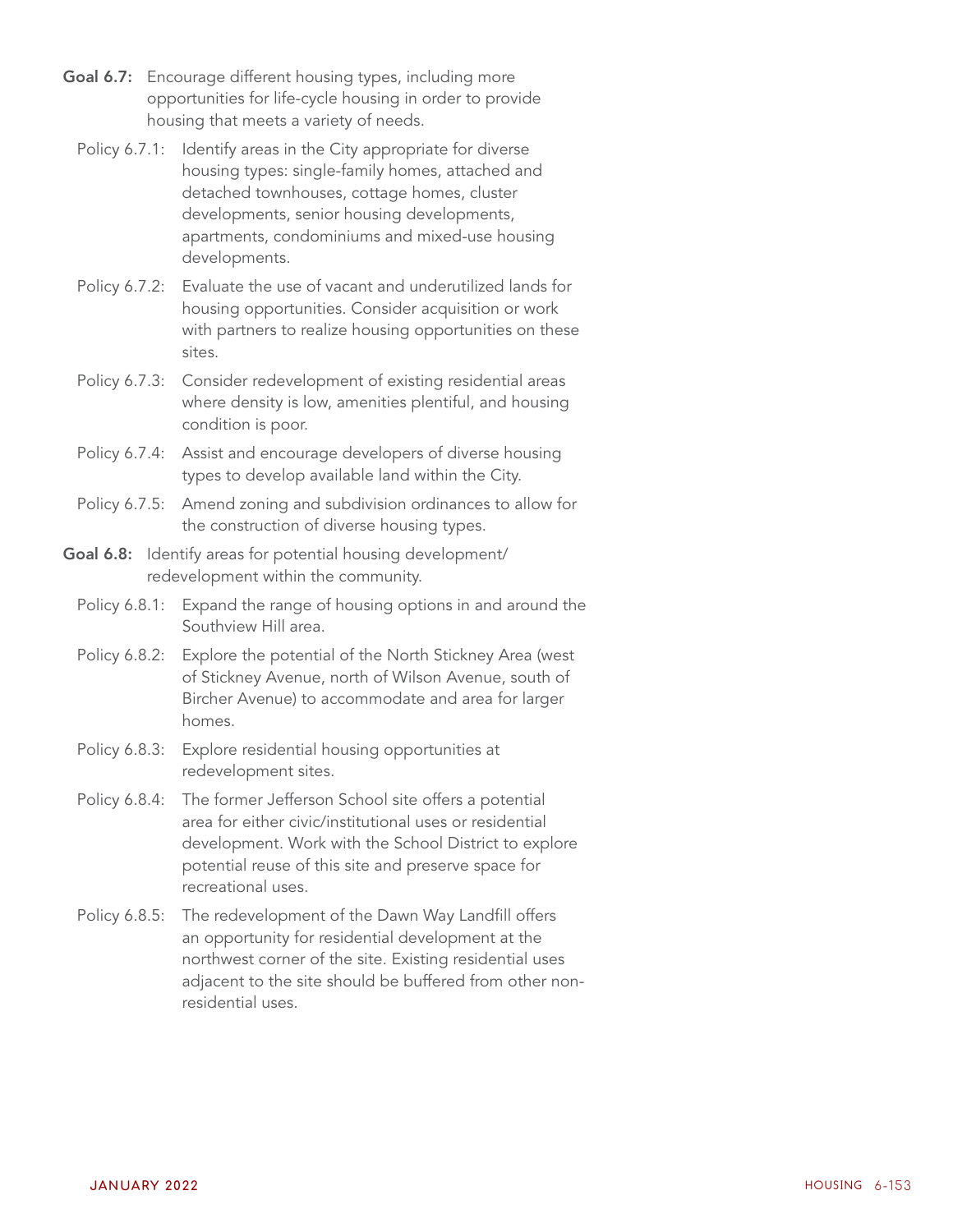- Policy 6.8.6: Explore opportunities for Mixed-Use Housing. This may include the vertical integration of mixed uses within a building (first floor commercial, offices or residential above) or a horizontally integrated mixture of uses on the block. Concord Exchange, Southview Hill, North and South Concord Street, and the properties east and west of Central Square Park are possible locations for these type of developments.
- Policy 6.8.7: Explore opportunities for High Density Residential uses such as at the northeast corner of 5th Avenue South and South Street, and on Bryant Avenue hill west of Concord Street.
- Policy 6.8.8: Provide more opportunities for life cycle housing from workforce, senior, market-rate, as well as opportunities for higher end housing products. Encourage preservation and reinvestment in existing housing stock. Make changes to zoning to accommodate these housing goals.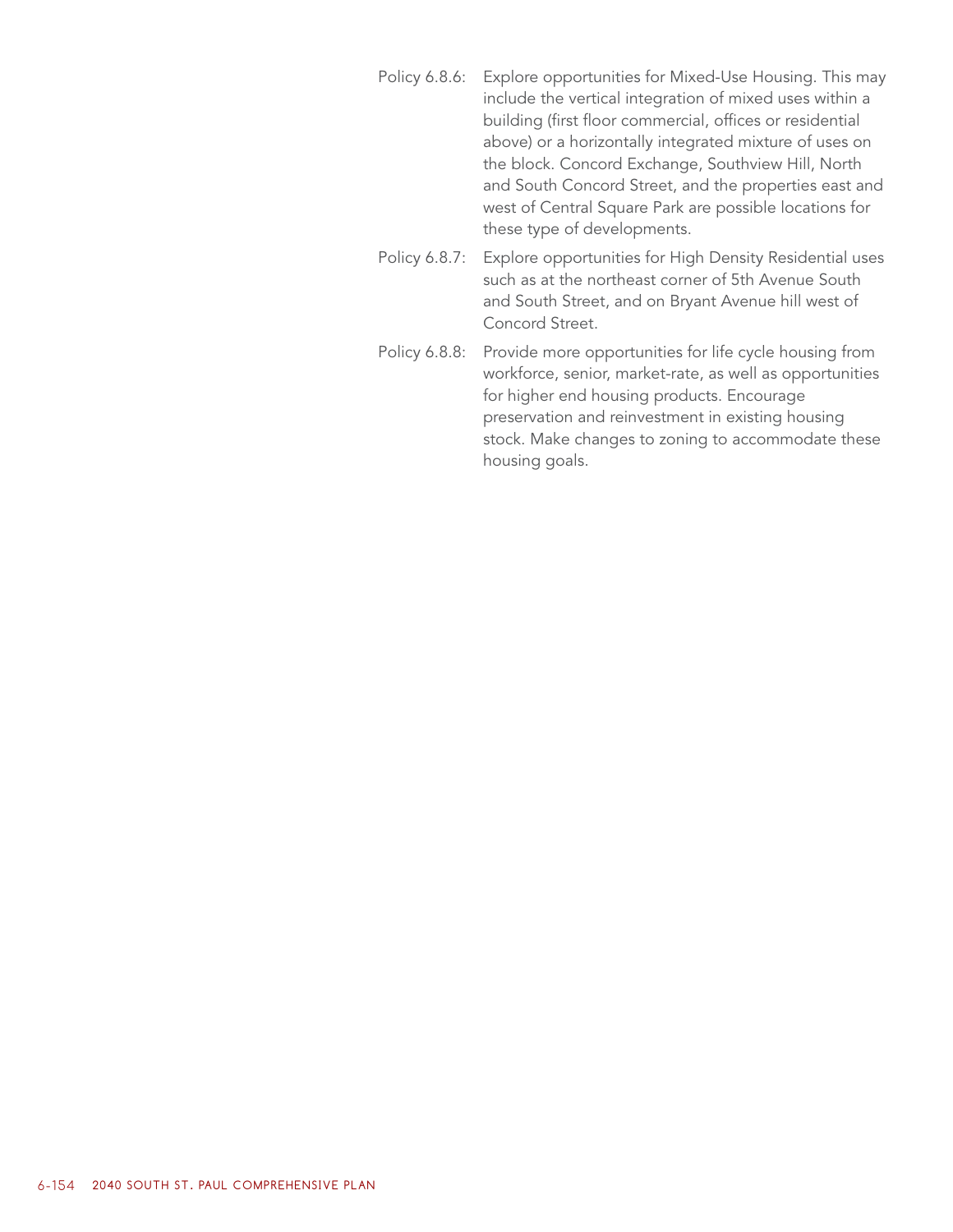#### Table 6.14: Housing Actions

| Action                                                                                                                                                                                                                                                                       | <b>Time Frame</b> | <b>Same As</b>            |
|------------------------------------------------------------------------------------------------------------------------------------------------------------------------------------------------------------------------------------------------------------------------------|-------------------|---------------------------|
| Action 6.1: Continue to follow the Southview Hill Area Plan, established in 2014,<br>and update as needed in the future. The implementation of the plan<br>and future updates should focus on:                                                                               |                   |                           |
| Emphasizing the small-town character and traditional urban design<br>$\rangle$<br>of the area                                                                                                                                                                                |                   |                           |
| Placing a greater emphasis on identifying economic development<br>$\rangle\rangle$<br>opportunities as well as placemaking, wayfinding, and streetscaping<br>improvements                                                                                                    | $5 - 10$          | Action 4.4;<br>Action 5.4 |
| Marketing the businesses of the commercial core around 12th and<br>$\rangle$<br>13th Avenues as well as the mixed use catalyst sites near 5th and 7th<br>Avenues identified in the Plan                                                                                      |                   |                           |
| Seeking out opportunities through zoning changes to increase the<br>$\rangle\rangle$<br>diversity of housing types in the area as well as decreasing parking<br>standards or establishing centralized parking in the area                                                    |                   |                           |
| Action 6.2: Establish zoning changes to the North Stickney area to promote new<br>single-family residential development similar to nearby Wilson Heights.                                                                                                                    | $10+$             | Action 4.8                |
| Action 6.3: Work with the School District to identify the highest and best uses for<br>the former Jefferson School site, with possibility of residential uses and<br>the inclusion of some neighborhood park space on this parcel to fill a<br>gap in the park service area. | $5 - 10$          | Action 4.9;<br>Action 9.4 |
| Action 6.4: Amend zoning and subdivision ordinances to allow for the construction<br>of diverse housing types in a wider variety of zoning districts throughout<br>the City.                                                                                                 | $5 - 10$          |                           |
| Action 6.5: Plan the former Divine Redeemer site for an intensive mix of residential<br>development that can take advantage of the surrounding high-density<br>residential properties, proximity to Northview Park and access to public<br>transit                           | $0 - 5$           | Action 4.13               |
| » Ensure that development uses setbacks, stepped back building<br>heights, and quality architectural character and site design are used<br>to be sensitive to the single-family homes across the street from the<br>site                                                     |                   |                           |
| Action 6.6: Identify neighborhoods where increased lighting or other infrastructure<br>changes would improve safety and livability.                                                                                                                                          | ongoing           |                           |
| Action 6.7: Implement a city-wide neighborhood beautification strategy                                                                                                                                                                                                       |                   |                           |
| » Evaluate existing programs relating to neighborhood beautification<br>and determine possible change or improvements (i.e. tree trimming<br>and planting)                                                                                                                   | $5 - 10$          |                           |
| Identify vacant parcels too small for development that could become<br>$\rangle\rangle$<br>pocket parks or neighborhood green space to be adopted and<br>beautified by neighborhood groups                                                                                   |                   |                           |
| Evaluate implementation of a neighborhood specific streetscape<br>$\rangle\rangle$<br>theme (neighborhood identification signs, replacement trees specific<br>to a neighborhood, etc.)                                                                                       | $10+$             |                           |